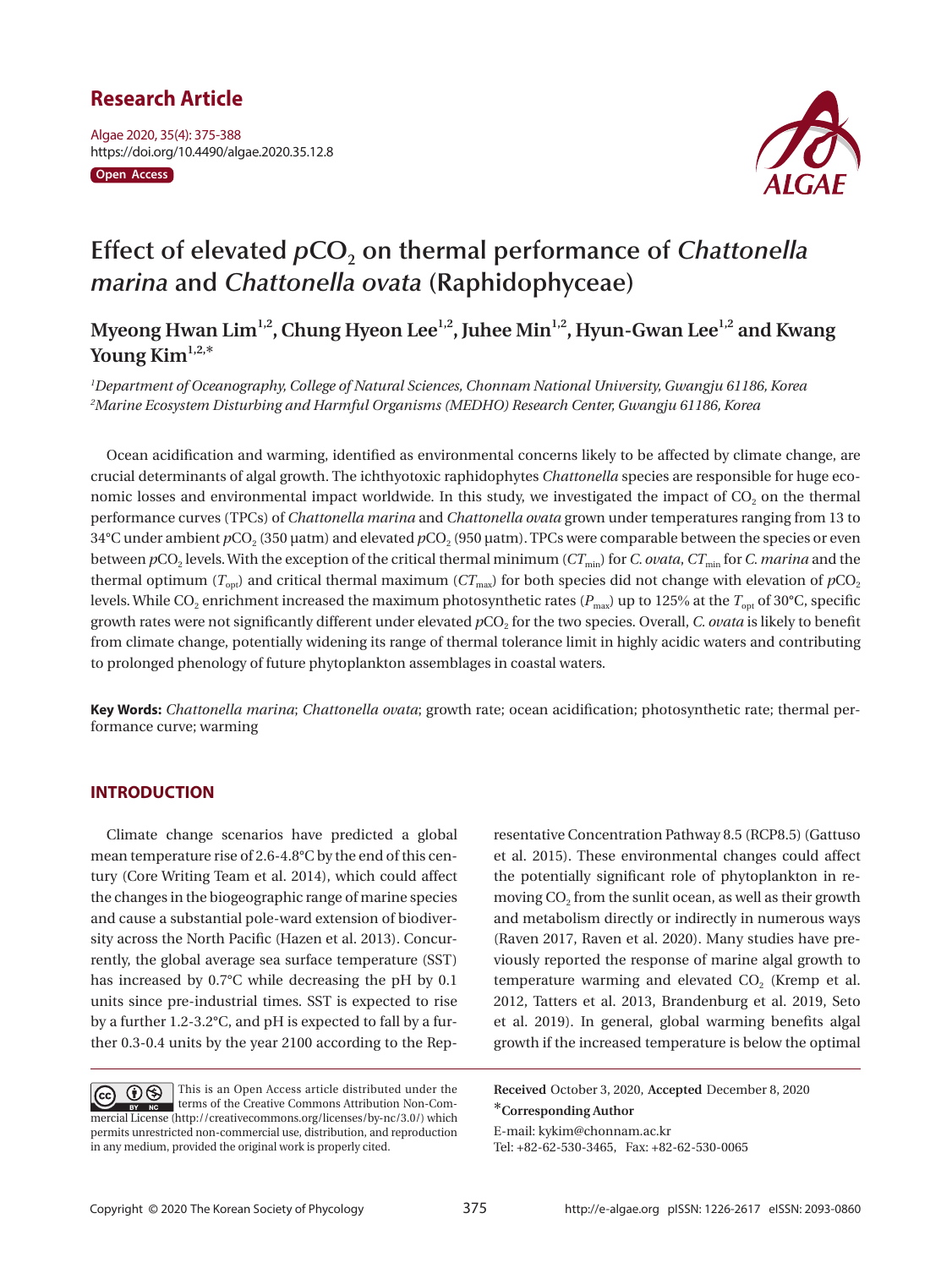temperature; beyond this temperature, it exerts adverse effects (Daufresne et al. 2009, Singh and Singh 2015). The fertilization effect of rising dissolved  $CO<sub>2</sub>$  concentrations in surface waters may potentially contribute to the increase in growth and production, and range expansion of many harmful algal bloom (HAB) species (Fu et al. 2012, Flynn et al. 2015, Raven 2017, Raven et al. 2020). Additional CO<sub>2</sub> is broadly beneficial for algal growth if nutrient availability is sufficient (Tatters et al. 2013, Thomas et al. 2017). Based on these findings, the effect of  $CO<sub>2</sub>$  on algal photosynthesis and growth might be more noticeable at suboptimal temperatures than at supraoptimal temperatures. However, the optimal temperature for growth will depend on the levels of dissolved inorganic carbon (DIC), as well as on numerous physiological and ecological factors (Thomas et al. 2012, Kibler et al. 2015, Brandenburg et al. 2019).

In temperate and subtropical-tropical regions of the world, the fish-killing (ichthyotoxic) raphidophytes *Chattonella* species have frequently caused serious damage to fisheries and mariculture industries in Korea (Kim et al. 2007), Japan (Imai and Yamaguchi 2012, Yamaguchi et al. 2018), China (Wang et al. 2006, 2017), North America (Lewitus et al. 2008, García-Mendoza et al. 2018), and Europe (Stacca et al. 2016, Satta et al. 2017, Zingone et al. 2020). The production of superoxide is associated with the growth of *Chattonella*, which is a strong candidate for the cause of its toxicity in fishes (Shikata et al. 2019). They inhabit the warm (~30°C) tropical waters around the equator (e.g., *Chattonella subsalsa*), extending to the colder (~5°C) waters of the Dutch Wadden Sea (e.g., *Chattonella marina* and *Chattonella antiqua*) (Vrieling et al. 1995). *Chattonella* species are often characterized by high phenotypic plasticity (Vidyarathna et al. 2020), which likely enables them to successfully colonize a wide range of environments. However, practical identification of *Chattonella* species is difficult because its pleomorphic cells and fragile nature (Coyne et al. 2005). A great morphological variability was observed as a function of laboratory culture conditions, as well as local environmental conditions; hence, there are no distinct morphological characteristics to discriminate these species (Demura et al. 2009).

Blooms of *Chattonella* tend to develop immediately after an increase in nutrient input during sunny weather and accelerate through their diel vertical migration behavior, in which cells move to the surface during the day to get access to light for photosynthesis and migrate toward the bottom during the night to have more access to nutrients throughout a diurnal cycle (Watanabe et al. 1991, Tilney et al. 2015, Shikata et al. 2019, Qiu et al. 2020). Given the potential role of resting cysts in bloom initiation of *Chattonella* species, the abundance of vegetative cells in the water column is not always relied on that of viable cysts in the sediments (Onitsuka et al. 2020). Meanwhile, the genus *Chattonella* was thought to be exclusively photosynthetic protists. However, the occurrence of mixotrophy has been described for *C. marina* and *Chattonella ovata*, which can feed on heterotrophic and autotrophic bacteria (Jeong et al. 2010, Jeong 2011). This may confer a competitive advantage to these species during nutrient shortage and add complexity to marine microbial food webs.

*Chattonella* species can grow over a wide range of temperatures. The appropriate temperature range for the growth of *C. marina* was from 15 to 30°C, with an optimal growth temperature of approximately 25°C (Imai and Yamaguchi 2012). The vegetative cells of *C. marina* were observed in Osaka Bay at temperatures ranging from 13 to 31°C and in the Seto Inland Sea, Japan from 18.8 to 28.0°C (Yamochi 1984, Yoshimatsu and Ono 1986). Moreover, an Australian strain of *C. marina* was able to grow at 10°C (Marshall and Hallegraeff 1999). The range of temperature have been experimentally determined for three strains of *C. ovata* isolated from Hiroshima Bay, and were found to be between 15 and 32.5°C (Yamaguchi et al. 2010). In the Seto Inland Sea, the vegetative cells of *C. ovata* found at a wide range of temperatures (15.8-31.3°C), showing the highest abundance at temperatures of 26.0-29.5°C in summer (Imai and Yamaguchi 2012). The optimal growth temperature for *C. ovata* varied between 25 and 30°C and was higher than that for *C. antiqua*, *C. marina*, and *C. subsalsa*, which showed an optimum growth temperature at 20-30°C, significantly reduced growth rates at 10-16°C, and no growth at 4°C (Kahn et al. 1998, Zhang et al. 2006, Imai and Yamaguchi 2012). The Korean strain of *C. marina* var. *marina* and *C. marina* var. *ovata* rarely grew at 10°C, and their optimal temperatures were 25 and 30°C, respectively (Noh 2009). In Korean waters, *Chattonella* species generally occur when water temperature ranges from 14.5 to 30.5°C and grow rapidly when temperature ranges from 23.1 to 30.5°C (Jeong et al. 2013). Based on these data, surface water temperature is often presumed to be a primary controlling factor for the *Chattonella* red tide in Korean waters.

The effects of temperature on fitness-related traits (i.e., photosynthesis and growth) within the survival range have been experimentally determined for a wide variety of algal species and strains (Hallegraeff 2010, Thomas et al. 2012, Kontopoulos et al. 2020). The relationship be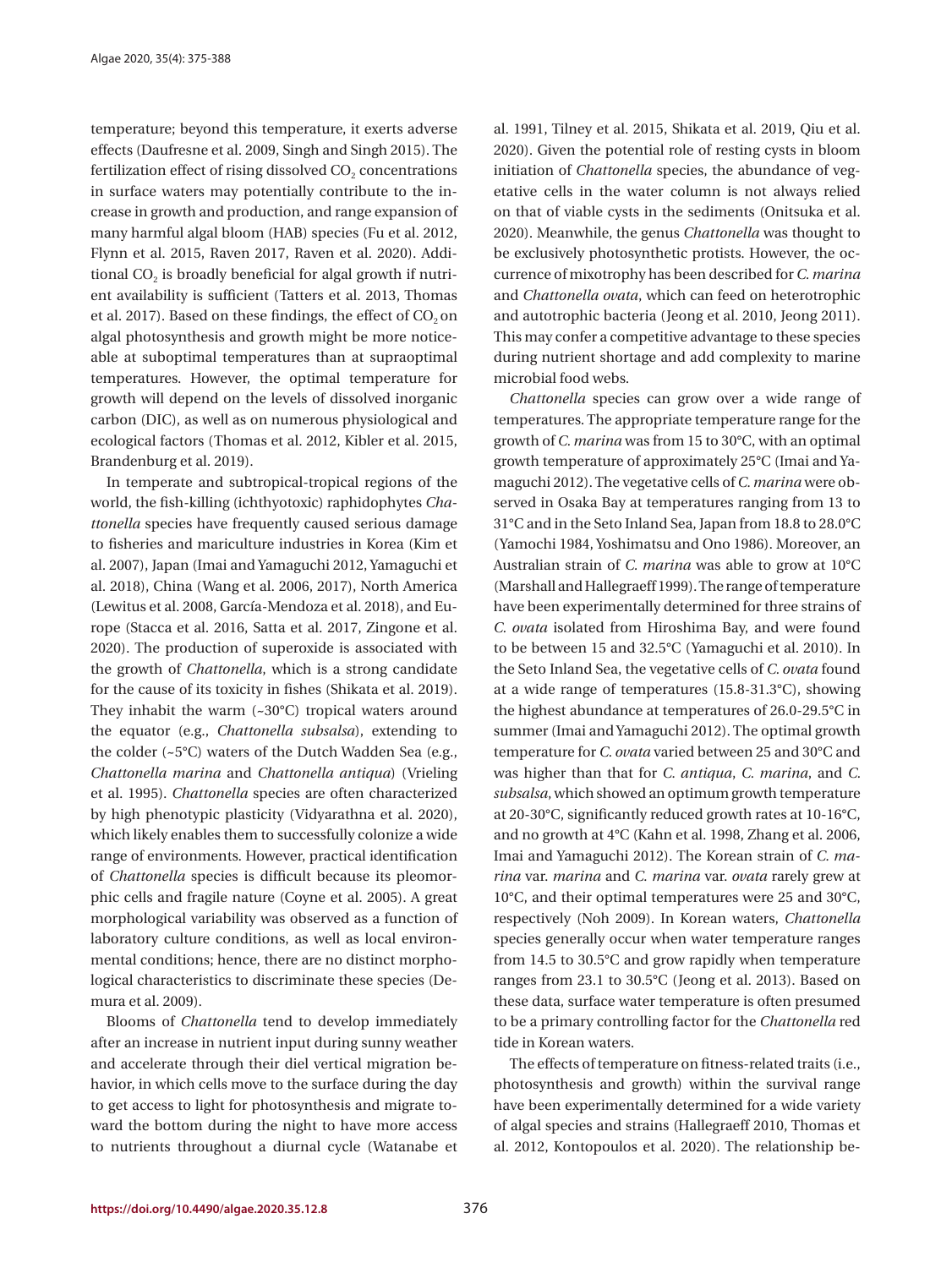tween trait rate and temperature can be visualized as a thermal performance curve (TPC). Two features of a TPC common to all ectotherms are unimodality and negative skewness (Angilletta 2006, Kingsolver 2009). The rate values increase with temperature until a critical point or optimal temperature  $(T_{opt})$ , after which they drop rapidly. The range of temperatures between maximum temperature or critical thermal maximum  $(CT<sub>max</sub>)$  and the minimum temperature or critical thermal minimum  $(CT_{min})$ is defined as the thermal niche or thermal tolerance  $(T_{\text{tol}})$ , and can vary according to an organism's phenotypic plasticity, physiological traits, and evolutionary history (Thomas et al. 2016, Jin and Agustí 2018, Vidyarathna et al. 2020). To understand the capacity for adaptation of TPC in different thermal environments, it is important to investigate how the shape of the TPC changes across species. It is also necessary to evaluate how the TPC of growth rate is affected by rising  $CO<sub>2</sub>$  concentration in a globally important HAB species, including *Chattonella*. However, limited information is available regarding the physiological constraints that set thermal tolerance extents in *Chattonella* species and how adaptation can overcome these constraints to enhance thermal performance. Nevertheless, this research will be essential when trying to predict the production and global distributions of *Chattonella* in the face of climate change.

The aims of this study were to determine the cardinal temperatures for the growth rate of *C. marina* and *C. ovata* under ambient and elevated CO<sub>2</sub> conditions from TPCs and to subsequently assess the effect of  $CO<sub>2</sub>$  on their photosynthesis and growth responses at the optimal growth temperature. To this end, *C. marina* and *C. ovata* were grown under two *p*CO<sub>2</sub> levels (350 and 950 μatm), in combination with five temperature (13, 20, 26, 30, and 34°C) treatments, and the interactive effects on growth rate and maximum photochemical efficiency were assessed in tightly controlled laboratory experiments.

#### **MATERIALS AND METHODS**

#### **Cultures**

The strains of two raphidophytes, *Chattonella marina* (LIMS-PS-2900) isolated from Jangmok in January 2007 and *C. ovata* (COKP9909) isolated from Gyeokpo in September 1999, were obtained from the Culture Collection of the Korea Institute of Ocean Science & Technology (KI-OST) and the cultures were maintained by Prof. HJ Jeong at Seoul National University, respectively. Culture strains

were grown and maintained in 250-mL Erlenmeyer flasks containing 200 mL of modified f/2 medium lacking silica at 20-23°C. The medium was prepared in sterilized natural seawater, with a salinity of 32-34 at pH 8.0. A 12 : 12 h light-dark cycle with 120-150 µmol photons  $m^2 s^1$ light intensity was provided by 36 W daylight fluorescent lamps (Dulux L 36W/865; Osram, Münich, Germany). Cultures were transferred weekly to keep them in exponential growth phase until the start of the experiment.

#### **Experimental setup**

*C. marina* and *C. ovata* were semi-continuously cultured for 7 days after a 3-day batch culture under each treatment condition (see below). During the semi-continuous culture, Erlenmeyer flasks (100 mL capacity) containing 100 mL of cultures were kept at the lower section of the exponential growth phase (Supplementary Fig. S1) and were optically thin to avoid self-shading, nutrient limitation, and to minimize CO<sub>2</sub> drift. The culture flasks were shaken gently twice a day to ensure the mixing of cell suspensions. The five temperature levels (13, 18, 25, 30, and  $34^{\circ}$ C) were combined with two CO<sub>2</sub> partial pressures ( $pCO<sub>2</sub>$ ); 350 μatm (ambient  $pCO<sub>2</sub>$  treatment) or 950 μatm (elevated *p*CO<sub>2</sub> or ocean acidification [OA] treatment), and experiments were performed in triplicate. These OA mimicking values were based on the IPCC WG RCP 8.5 scenario. Every 24 h, the cultures were diluted with the respective f/2 media that had been adjusted to the two target  $pCO<sub>2</sub>$  levels, to a starting cell concentration of 100 cells mL-1 in *C. marina* and 400 cells  $mL^{-1}$  in *C. ovata*. To attain and maintain the target  $pCO<sub>2</sub>$ or pH values, the culture was additionally adjusted by adding an appropriate amount of  $CO<sub>2</sub>$ -saturated seawater. No more than 10  $\mu$ L of CO<sub>2</sub>-saturated seawater was used.  $CO<sub>2</sub>$ -saturated seawater was prepared by bubbling reagent-grade CO<sub>2</sub> through seawater within gas tight containers, which caused the medium pH to drop below 5. Prior to every dilution, 5 mL of culture were collected in triplicate from semi-continuous cultures to measure photosynthetic efficiency, spectrophotometric pH (total scale), and cell counts.

#### **Temperature gradients**

The five target temperatures, ranging from 13 to 34°C were obtained using a plexiglass aquarium (45 cm  $\times$  20  $cm \times 20$  cm) with a thermostatically controlled water bath, filled with deionized water and equipped with a heater and a cooler, which allowed control of the tem-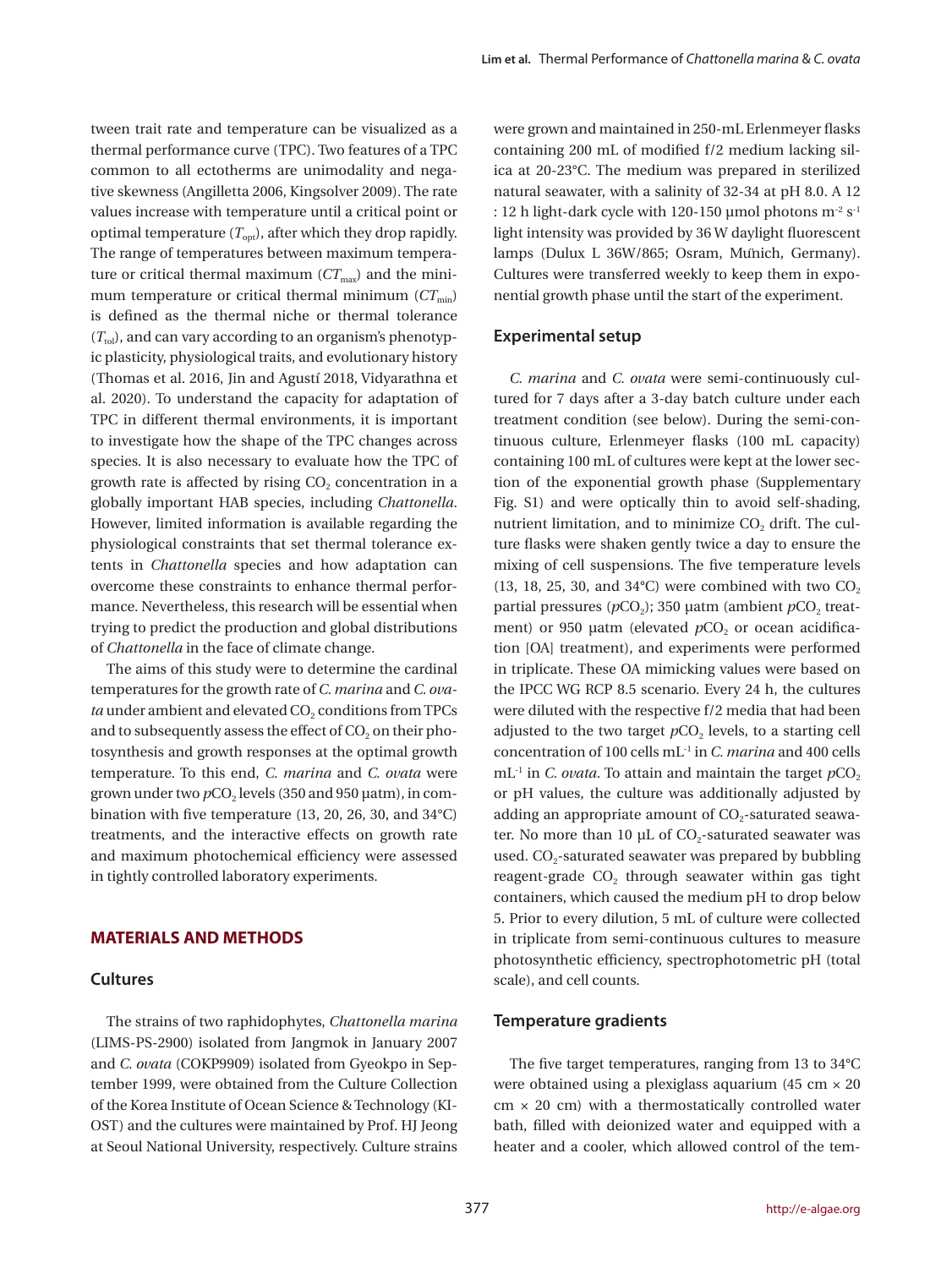perature with a precision of ±0.3°C (Supplementary Fig. S1). The temperature inside the aquarium was logged every 30 min using a HOBO temperature logging device (Onset Computer Corporation, Pocasset, MA, USA). Erlenmeyer flasks (100 mL capacity) containing 100 mL of culture were placed in a plexiglass aquarium in three replicates, under 120 µmol photons  $m^2 s^1$  of photosynthetically active radiation (400-700 nm) with a 14 : 10 h light-dark cycle.

#### **Inorganic carbon chemistry**

The inorganic carbon chemistry was determined using the CO2SYS program (Lewis and Wallace 1998) using total alkalinity  $(A_T)$ , total pH scale, salinity, and temperature of culture seawater. The  $A_T$  was measured using potentiometric acid titration in a semi-closed cell system, consisting of a Metrohm 765 Dosimat titrator (Metrohm, Zofingen, Switzerland) connected to a pH meter (Orion 920A; Thermo Fisher Scientific, Waltham, MA, USA). The added volume of acid (0.13 N HCl) and electromotive force were recorded using Q-basic software during each titration (Millero et al. 1993). The pH of the culture samples was determined using a high-resolution spectrophotometer (Agilent 8453, UV-VIS Spectrophotometer; Agilent Technologies, Palo Alto, CA, USA). Absorbance at wavelengths of 434, 578, and 730 nm of seawater samples were measured at 25°C with m-cresol purple indicator dye (Sigma-Aldrich Chemical Co., St. Louis, MO, USA) (Dickson 1993). The method employed was essentially the same as that described by Kim et al. (2018).

# **Maximum photochemical efficiency of photosystem II**

The photosynthetic activity of *Chattonella* cultures was determined using pulse amplitude-modulated (PAM) chlorophyll-*a* fluorometry (Phyto-PAM fluorometer; Walz GmbH, Effeltrich, Germany). The maximum efficiency of photosystem II (PSII) photochemistry  $(F_v)$  $F<sub>m</sub>$ ) was measured for each culture after being acclimatized to darkness for 10 min, where  $F_v$  (variable fluorescence) is calculated as the difference between  $F_m$  and  $F_o$ fluorescence,  $F_{o}$  is the fluorescence level in the absence of actinic (photosynthetic) light for open PSII reaction centers, and  $F_m$  is the maximum fluorescence at closed reaction centers induced by a short pulse of saturating light (Genty et al. 1989).

#### **Photosynthesis vs. irradiance curves (***P***-***E* **curves)**

Photosynthetic oxygen evolution was measured by inserting a Clark-type  $O<sub>2</sub>$  microelectrode with a tip diameter of 500 µm (OX-MR; Unisense, Aarhus, Denmark) connected to a pico-amperemeter (PA2000; Unisense) into a 4 mL micro-respiration chamber (Unisense) in a thermostatically controlled water bath at  $30^{\circ}$ C. The O<sub>2</sub> concentration of cultures was recorded every minute for 15-20 min at all light intensities. The oxygen electrode was two-point calibrated by measuring between 0 and 100% saturated seawater. A 250 W halogen lamp (KL 2500 LCD; Schott, Mainz, Germany) illuminated the setup, and variable levels of irradiance were obtained by using shade screens with different densities (0, 21, 42, 80, 171, 326, and 652 µmol photons  $m<sup>-2</sup> s<sup>-1</sup>$ ). Real-time oxygen measurements were initiated by measuring respiration in darkness. Photosynthesis was subsequently measured at increasing levels of irradiance. Rates of  $O<sub>2</sub>$  consumption or release were calculated from incubation periods with constant changes in  $O<sub>2</sub>$  concentration over a minimum of 10 min. A full photosynthesis-irradiance (*P*-*E*) curve for each sample lasted for 2-3 h, and three replicate *P*-*E* curves were run. Photosynthetic rates were expressed in units of  $\mu$ mol O<sub>2</sub> cell<sup>-1</sup> d<sup>-1</sup>. The photosynthetic parameters of the *P*-*E* curves were estimated by the nonlinear regression model of Platt et al. (1980) to identify photosynthetic traits. The maximum photosynthetic rate in the absence of photoinhibition ( $P_{\text{max}}$ , μmol O<sub>2</sub> cell<sup>-1</sup> h<sup>-1</sup>), photosynthetic efficiency under non-saturating irradiance or the initial slope of the  $P$ - $E$  curve ( $\alpha$ , µmol  $O_2$ cell<sup>-1</sup> h<sup>-1</sup> [µmol photons m<sup>-2</sup> s<sup>-1</sup>]<sup>-1</sup>), and irradiance at onset of saturation for *P*-*I* curves or light-saturation parameter  $(E_k$ , µmol photons m<sup>-2</sup> s<sup>-1</sup>) were determined using the least squares curve fitting technique included with the software Grapher ver. 12 (Golden Software Inc., Golden, CO, USA).

#### **Growth**

The number of live cell was counted daily in a 1 mL Sedgewick-Rafter counting chamber under a compound microscope. If there was not enough time for this task, samples were preserved with 5% Lugol's iodine solution for later enumeration. Growth was calculated as the specific growth rate  $(\mu d^{-1})$  as follows:

$$
\mu = \ln (N_{\rm t} - N_{\rm 0}) / \Delta t
$$

, where  $N_0$  and  $N_{\rm t}$  denote the cell concentration at the ini-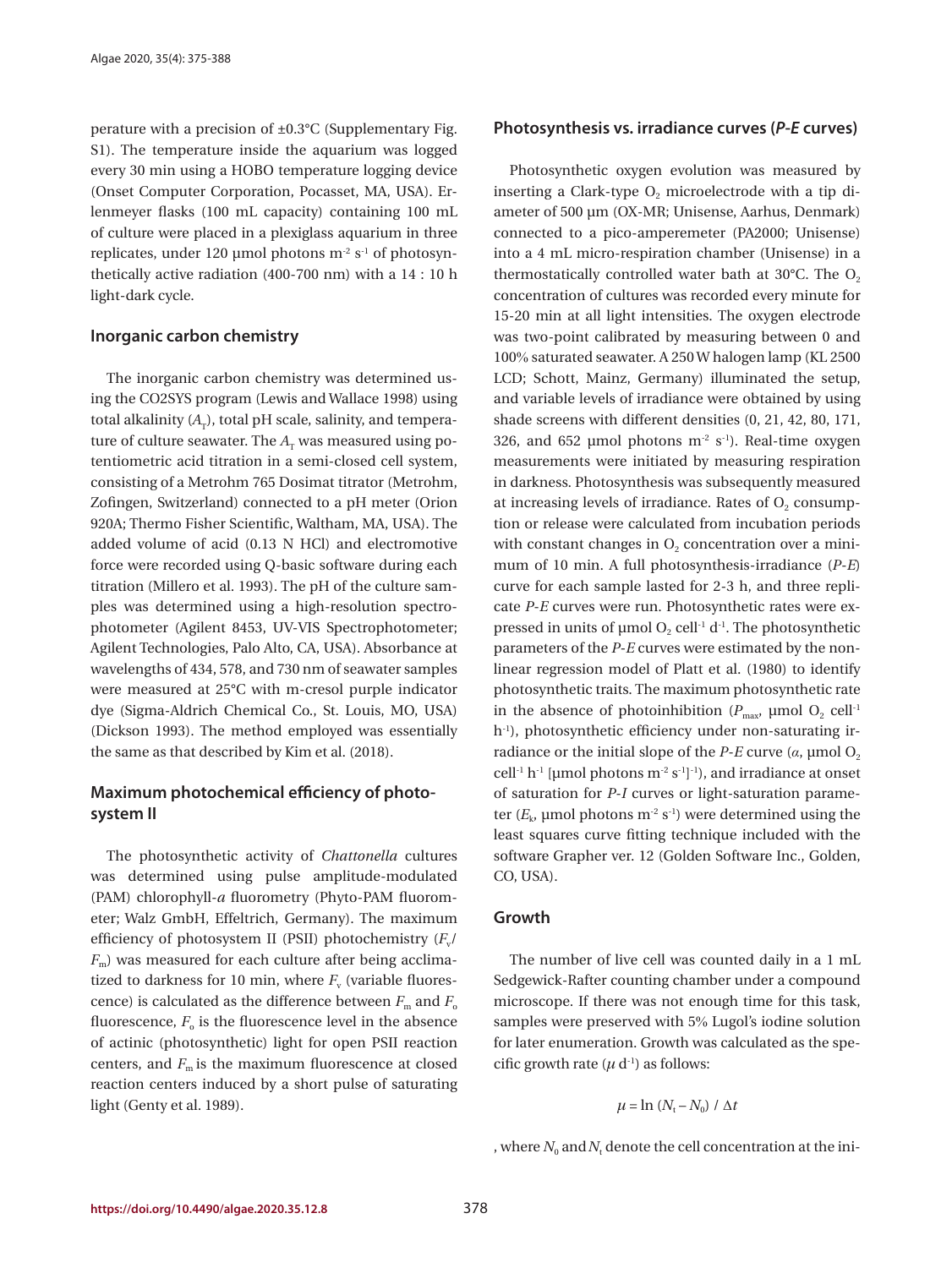tial and after a time interval of the experiments, and Δ*t* is the corresponding incubation time (d) of exponential growth (Supplementary Figs S2 & S3).

#### **Cardinal temperature estimation**

The growth-temperature (*μ*-*T*) curves were described by fitting the cardinal temperature model with inflection (CTMI) described by Rosso et al. (1993):

$$
\mu_{\text{max}} = \mu_{\text{opt}} \{ (T - CT_{\text{max}}) (T - CT_{\text{min}})^2 /
$$
  

$$
(T_{\text{opt}} - CT_{\text{min}}) [(T_{\text{opt}} - CT_{\text{min}}) (T - T_{\text{opt}}) - (T_{\text{opt}} - CT_{\text{max}}) (T_{\text{opt}} + CT_{\text{min}} - 2T)] \}
$$

for  $T_{\text{min}} \leq T \leq T_{\text{max}}$ , where *T* is the temperature (°C),  $\mu$  is the specific growth rate on  $d<sup>-1</sup>$ ,  $T<sub>opt</sub>$  is the optimal temperature at which the specific growth rate is maximal, and  $\mu_{\text{opt}}$  is the specific growth rate at  $T_{\text{opt}}$ .  $CT_{\text{min}}$  and  $CT_{\text{max}}$  are the hypothetical lower and upper critical temperature (critical thermal minimum and maximum), respectively, through which the specific growth rate is zero. Because an estimation of  $CT_{\text{max}}$  and  $CT_{\text{max}}$  at zero has limited biological meaning, we calculated  $CT_{min}$  and  $CT_{max}$  as the temperatures at which performance was 5% of the maximum performance. The range between  $CT_{min}$  and  $CT_{max}$ is termed the tolerance range  $(T_{\text{tol}})$ . The thermal performance breadth  $(TB_{80})$  was also determined and was defined as the temperature range through which the growth rate was close to optimal (defined as the 80th percentile of the CTMI fits).

#### **Statistical analyses**

The main and combined effects of two  $pCO<sub>2</sub>$  (ambient and elevated) and five temperature treatments with respect to all experimental parameters (carbonate chemistry, growth rate, and maximum efficiency of PSII photochemistry) were evaluated by two-way analyses of variance (ANOVAs). Prior to the statistical analysis, data sets were tested for conformity to normality and for homogeneity of variances using the Shapiro-Wilk and Levene's test, respectively. Two-way ANOVA was also performed to determine the effects of  $pCO<sub>2</sub>$  on species and their interaction based on the photosynthetic and growth rates at the optimal growth temperature (30°C). If a significant ANOVA was found, differences among the group means were tested using Scheffé's post hoc tests

**Table 1.** A summary of the seawater carbon chemistry of the *Chattonella marina* and *C. ovata* cultures at two target *p*CO<sub>2</sub> (350 and 950 μatm) and five temperatures (13, 20, 26, 30, and 34°C) during the experiment

| <b>Treatment</b>               |     | pН                            | pCO <sub>2</sub>                | $HCO3$ -                                                   | CO <sub>3</sub> <sup>2</sup>       | CO <sub>2</sub>                 |  |
|--------------------------------|-----|-------------------------------|---------------------------------|------------------------------------------------------------|------------------------------------|---------------------------------|--|
| Temperature (°C) $pCO2$ (µatm) |     | in situ                       | $(\mu atm)$                     | $(\text{µmol kg}^{-1})$                                    | $(\text{µmol}\,\text{kg}^{-1})$    | $(\text{µmol kg}^{-1})$         |  |
| C. marina                      |     |                               |                                 |                                                            |                                    |                                 |  |
| 13                             | 350 | $7.95 \pm 0.13^b$             | $531.6 \pm 162.2^{\circ}$       | $1,991.8 \pm 83.3^{\circ}$                                 | $126.2 \pm 33.7$ <sup>iii</sup>    | $21.2\pm6.5^{\text{\tiny{II}}}$ |  |
|                                | 950 | $7.68 \pm 0.07$ <sup>d</sup>  | $1,065.4 \pm 164.5^{\text{E}}$  | $2,097.3 \pm 34.5^{\circ}$                                 | $107.3 \pm 14.1^{\rm iv}$          | $30.9 \pm 4.4^{\circ}$          |  |
| 20                             | 350 | $8.08 \pm 0.06^a$             | $360.4 \pm 59.3^{\text{A}}$     | $1.745.6 \pm 56.2^{\circ}$                                 | $226.9 \pm 22.8$                   | $10.3 \pm 1.7^{\text{T}}$       |  |
|                                | 950 | $7.71 \pm 0.06^{\text{cd}}$   | $1,005.9 \pm 146.9^{\text{DE}}$ | $2,073.8 \pm 34.9^{\circ}$                                 | $113.6 \pm 14.3^{\rm iv}$          | $28.8 \pm 4.0^{\rm IV\,V}$      |  |
| 26                             | 350 | $8.08 \pm 0.06^a$             | $361.3 \pm 60.0^{\rm A}$        | $1.747.3 \pm 54.3^{\circ}$                                 | $226.8 \pm 22.1$ <sup>i</sup>      | $10.3 \pm 1.7^{\text{T}}$       |  |
|                                | 950 | $7.72 \pm 0.07^{\text{cd}}$   | $960.3 \pm 164.0^{\rm CD}$      | $2,037.1 \pm 40.0^{\gamma}$                                | $121.5 \pm 16.4$ <sup>iii iv</sup> | $26.6 \pm 4.4^{\rm III\,IV}$    |  |
| 30                             | 350 | $8.08 \pm 0.05^{\circ}$       | $362.1 \pm 56.6^{\text{A}}$     | $1,751.9 \pm 53.4^{\circ}$                                 | $227.1 \pm 21.7$ <sup>i</sup>      | $10.3 \pm 1.6$                  |  |
|                                | 950 | $7.75 \pm 0.06^{\circ}$       | $906.3 \pm 148.5^{\circ}$       | $2,035.9 \pm 37.8$ <sup>7</sup>                            | $129.4 \pm 15.5^{\text{m}}$        | $25.0 \pm 3.8$ <sup>III</sup>   |  |
| 34                             | 350 | $8.00 \pm 0.04^b$             | $453.1 \pm 48.8^{\circ}$        | $1,828.7 \pm 33.3^{\beta}$                                 | $196.2 \pm 13.5^{\text{ii}}$       | $12.9 \pm 1.4$ <sup>T</sup>     |  |
|                                | 950 | $7.75 \pm 0.06^{\circ}$       | $895.7 \pm 139.3^{\circ}$       | $2,035.9 \pm 41.0^{\circ}$                                 | $129.0 \pm 16.9$ <sup>ii</sup>     | $25.1 \pm 4.7$ <sup>III</sup>   |  |
| C. ovata                       |     |                               |                                 |                                                            |                                    |                                 |  |
| 13                             | 350 | $8.12 \pm 0.08$ <sup>ab</sup> | $321.6 \pm 71.4$ <sup>A</sup>   | $1,700.2 \pm 70.1^{\beta\gamma}$                           | $227.0 \pm 28.3$ <sup>"</sup>      | $9.6 \pm 2.1$                   |  |
|                                | 950 | $7.67 \pm 0.03$ <sup>d</sup>  | $1,060.5 \pm 83.0^{\circ}$      | $2,034.2 \pm 8.4^{\circ}$                                  | $96.0 \pm 3.4^{\rm iv}$            | $31.5 \pm 1.6$ <sup>III</sup>   |  |
| 20                             | 350 | $8.16 \pm 0.06^a$             | $279.3 \pm 51.9^{\text{A}}$     | $1,655.3\pm62.4^{\text{up}}$                               | $248.4 \pm 25.3^{\circ}$           | $8.3 \pm 1.5$                   |  |
|                                | 950 | $7.69 \pm 0.05^{\text{cd}}$   | $998.3 \pm 139.2^{\circ}$       | $2,012.0 \pm 25.0$ <sup>δε</sup>                           | $103.7 \pm 10.2^{\rm iii \, iv}$   | $29.2 \pm 4.1$ <sup>III</sup>   |  |
| 26                             | 350 | $8.15 \pm 0.07^{\circ}$       | $295.6\pm66.4^\text{A}$         | $1{,}665.5\pm78.5^{\text{up}}$                             | $246.0 \pm 31.8$ <sup>i</sup>      | $8.6 \pm 2.0^1$                 |  |
|                                | 950 | $7.73 \pm 0.05^{\circ}$       | $906.7 \pm 116.2^{\circ}$       | $1,989.5 \pm 32.7$ <sup><math>\delta \epsilon</math></sup> | $114.4 \pm 13.4$ <sup>iii iv</sup> | $26.2 \pm 3.5^{\mathrm{II}}$    |  |
| 30                             | 350 | $8.16 \pm 0.04^a$             | $277.1 \pm 30.6^{\text{A}}$     | $1,642.4 \pm 40.6^{\circ}$                                 | $254.5 \pm 16.4$ <sup>i</sup>      | $8.0 \pm 0.9^{\text{I}}$        |  |
|                                | 950 | $7.73 \pm 0.05^{\circ}$       | $898.0 \pm 123.9^{\text{B}}$    | $1,982.5 \pm 34.0^{\circ}$                                 | $116.4 \pm 13.9$ <sup>ii</sup>     | $25.7 \pm 3.6$ <sup>II</sup>    |  |
| 34                             | 350 | $8.09 \pm 0.05^{\rm b}$       | $339.8 \pm 53.8$ <sup>A</sup>   | $1,709.2 \pm 55.4^{\gamma}$                                | $227.9 \pm 22.5$ <sup>ii</sup>     | $9.8 \pm 1.7$ <sup>I</sup>      |  |
|                                | 950 | $7.73 \pm 0.05^{\circ}$       | $900.6 \pm 101.4^{\text{B}}$    | $1.987.4 \pm 28.2^{\circ}$                                 | $116.7 \pm 11.5$ <sup>ii</sup>     | $25.7 \pm 3.0$ <sup>II</sup>    |  |

Data are mean  $\pm$  standard deviation (n = 33-39) in each treatment.

Inorganic carbon parameters, which were not directly measured, were calculated using the CO2SYS program (Lewis and Wallace 1998) using total alkalinity (A<sub>T</sub>), total pH scale, salinity, and temperature. Different letters represent significant differences (Scheffé's test after ANOVA, p < 0.05) between  $pCO<sub>2</sub>$  treatments within the same column.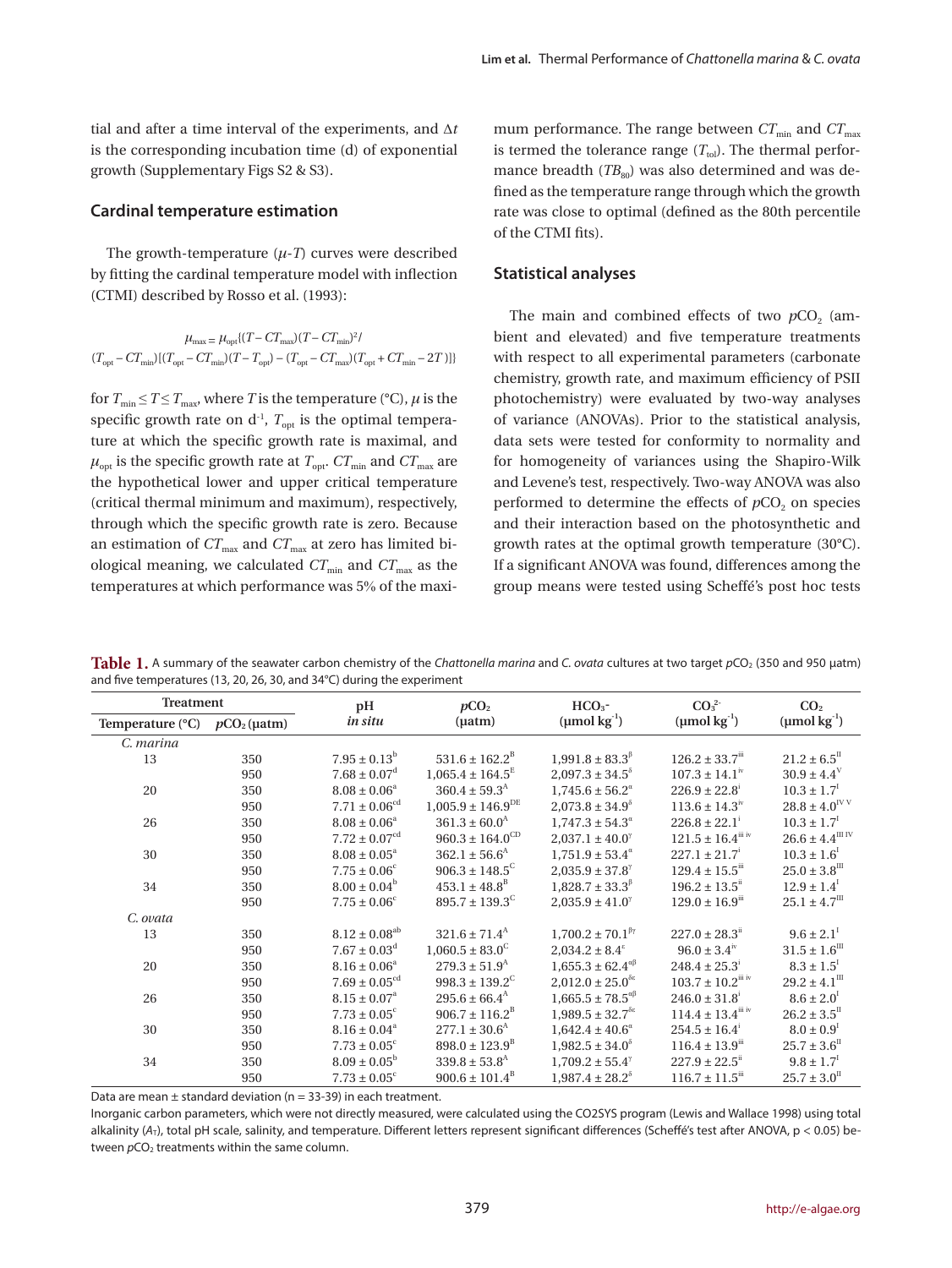

**Fig. 1.** Specific growth rate (*μ* d<sup>-1</sup>) and maximum photochemical efficiency (*F*<sub>v</sub>/*F*<sub>m</sub>) of *Chattonella marina* and *C. ovata* in response to *p*CO<sub>2</sub> and water temperature treatments. Vertical bars indicate the mean ± standard error (n = 3) for ambient (open circles) and elevated (filled circles)  $pCO<sub>2</sub>$ treatments. Lines represent the best fit of the data to the Cardinal Temperature Model with Inflection (CTMI) model of Rosso et al. (1993) with  $r^2$  of 0.959 (open circles) and 0.918 (filled circles) in *C. marina*, and 0.876 (open circles) and 0.805 (filed circles) in *C. ovata*.

for multiple comparisons. All statistical analyses were performed using SPSS Statistics ver. 25 (IBM Corp., Armonk, NY, USA).

## **RESULTS**

The two target  $pCO<sub>2</sub>$  levels 350 and 950 μatm were successfully maintained at all temperature treatments throughout the experimental period (Table 1). Regardless of temperature, the  $pCO<sub>2</sub>$  (mean  $\pm$  standard devia-

tion) in cultures of *C. marina* was significantly higher under elevated  $pCO_2$  (966.7  $\pm$  164.6, n = 300) than under ambient  $pCO_2$  (413.5 ± 112.6, n = 366) (Scheffé's test after ANOVA;  $p < 0.001$ ). The  $pCO<sub>2</sub>$  of *C. ovata* cultures was also significantly higher under elevated  $pCO<sub>2</sub>$  (946.2  $\pm$  130.5, n = 192) than under ambient  $pCO<sub>2</sub>$  conditions (302.7  $\pm$ 61.6,  $n = 189$ ) (Scheffé's test after ANOVA;  $p < 0.001$ ) at all five temperature treatments. Similar trends for the  $pCO<sub>2</sub>$ were apparent for the pH values, which showed a range of 7.80 to 8.24 and 7.59 to 7.91 in cultures of *C. marina* of ambient and elevated  $pCO<sub>2</sub>$  levels, respectively. The pH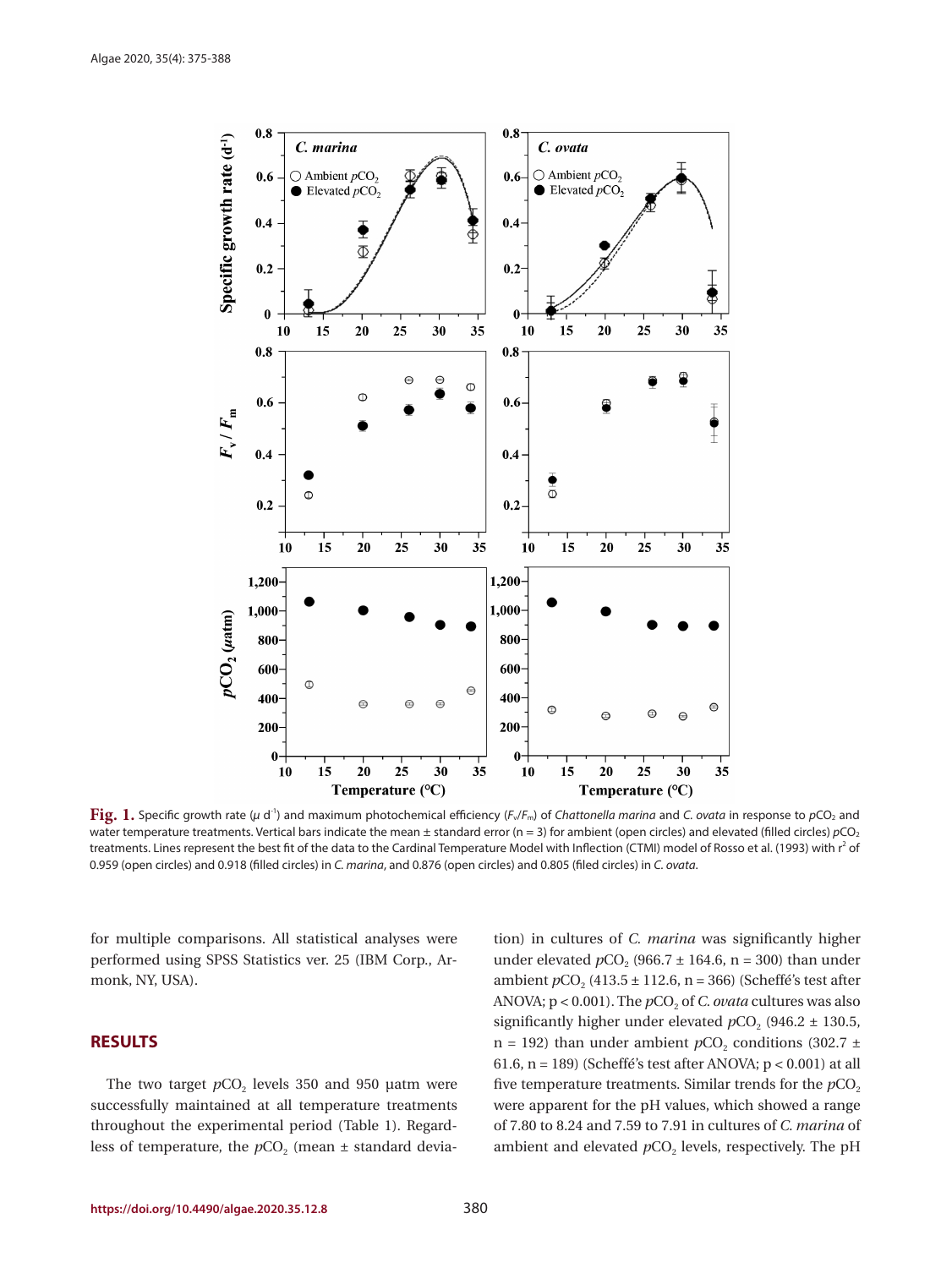in cultures of *C. ovata* was also significantly lower under elevated than under ambient *p*CO<sub>2</sub> levels (Scheffé's test after ANOVA; p < 0.001), with ranges between 7.93 to 8.27 and 7.56 to 7.87, respectively (Table 1). In addition, the concentrations of bicarbonate  $(HCO<sub>3</sub>)$  increased significantly with decreasing pH, whereas carbonate  $({\rm CO_3}^2)$ decreased under elevated  $pCO<sub>2</sub>$  conditions. On the initial and final day of the experiment, total alkalinity  $(A_{\text{D}})$  µmol kg<sup>-1</sup>) remained constant with average and standard deviation values of  $2,331.2 \pm 15.3$  (n = 6) and  $2,318.2 \pm 11.17$ (n = 30) in the cultures of *C. marina*, and 2,260.6 ± 5.0 (n = 6) and 2,273.2 ± 6.6 (n = 30) in the cultures of *C. ovata*, respectively.

The specific growth rate  $(\mu)$  was similar between *C*. *marina* and *C. ovata*, both at the ambient and elevated  $pCO<sub>2</sub>$  (Fig. 1, upper panel). They grew over a wide range of temperatures (13-34°C), with optimum growth temperatures around 30°C under both  $pCO<sub>2</sub>$  treatments. Cultures grown under elevated  $pCO<sub>2</sub>$  exhibited an average increase of 6% in growth rates of *C. ovata* only, compared with those grown under ambient  $pCO<sub>2</sub>$  across temperature treatments. Cultures of *C. marina* grown at 13°C showed the lowest growth rates, whereas cultures maintained at 34°C had the highest growth rate. The growth rate of increase in *C. ovata* with temperature increased to 30°C and then decreased abruptly at 34°C, maintaining only 10- 15% of the maximum growth rate. ANOVA demonstrated that the specific growth rates of *C. marina* and *C. ovata* grow under two  $pCO<sub>2</sub>$  levels over a range of temperatures, were significantly affected by temperature (df  $= 4$ ,  $F =$ 77.3, p < 0.001 for *C. marina*; df = 4, *F* = 110.2, p < 0.001 for *C. ovata*), but not by either  $pCO_2$  treatments or  $pCO_2$ and temperature interaction. Scheffé's post hoc analysis revealed significant differences between the growth rate at the lowest temperature (13°C) and those at the other temperatures for *C. marina* (p < 0.001). There were also significant differences in growth rates of *C. ovata* at 13 and 34°C compared with those at the rest of the temperatures examined  $(p < 0.001)$ . Noticeably, the growth rates of *C. ovata* in the range of temperatures below the optimal were slightly higher at elevated  $pCO<sub>2</sub>$  than ambient  $pCO<sub>2</sub>$  treatments.

Unlike growth rate, the maximum photochemical efficiency (*F*v/*F*m) of *C. marina* and *C. ovata* increased under both *pCO*<sub>2</sub> levels as temperatures increased from 13 to 30°C, showing the capacity to maintain photosynthesis at 34 $\rm{°C}$  (Fig. 1, middle panel). The  $F_{\rm v}/F_{\rm m}$  was greatest at the optimal growth temperature under both  $pCO<sub>2</sub>$  conditions, and exhibited similar trends in both species, with cultures receiving the 20, 26, 30, and 34°C treatments,

producing 0.5-0.7, except at 13°C (Fig. 1, middle panel, Supplementary Fig. S4). Both temperature and  $pCO<sub>2</sub>$ treatments had significant effect on the  $F_v/F_m$  of *C. marina* cultures (df = 4, F = 234.4,  $p < 0.001$  for temperature; df = 1, F = 39.0,  $p < 0.001$  for  $pCO<sub>2</sub>$ ). In addition, an interaction effect of temperature and  $pCO_2$  on the  $F_v/F_m$  of *C*. *marina* was observed (df = 4, F = 15.2, p < 0.001). For C. *ovata*, only the temperature significantly influenced the  $F_v/F_m$  (df = 3, F = 259.8, p < 0.001). In both  $pCO_2$  conditions, Scheffé's post hoc tests showed that  $F_v/F_m$  value at 13°C was significantly lower (p < 0.001) compared to that at the other temperatures.

Application of CTMI model to the growth rate resulted in cardinal temperatures, that is critical thermal minimum ( $CT_{min}$ ), critical thermal maximum ( $CT_{max}$ ), thermal optimum or optimal temperature  $(T<sub>opt</sub>)$ . Under ambient  $pCO_2$  conditions, the  $CT_{min}$ ,  $CT_{max}$  and  $T_{opt}$  for the growth rate of *C. marina* were estimated to be 17.0, 35.6, and 30.0°C, respectively. Under elevated  $pCO<sub>2</sub>$  conditions, the  $CT_{\text{min}}$ ,  $CT_{\text{max}}$  and  $T_{\text{out}}$  were estimated to be 17.1, 35.7, and 30.0°C, respectively (Table 2). Using the CTMI model, the *CT*min, *CT*max, and *T*opt for the growth rate of *C. ovata* under ambient *p*CO<sub>2</sub> conditions were estimated to be 15.1, 35.7, and 30.0°C, respectively. Under elevated  $pCO<sub>2</sub>$  conditions, a  $CT_{\text{min}}$  of 13.6,  $CT_{\text{max}}$  of 35.7, and  $T_{\text{opt}}$  of 30.0°C were obtained (Table 2). Overall, there was only a slight decrease in the  $CT_{\text{min}}$  in response to elevated  $pCO_2$ , but no change in either  $CT_{\mathrm{max}}$  and  $T_{\mathrm{opt}}$  between the ambient and elevated  $pCO<sub>2</sub>$  treatments.

A more comprehensive assessment of the light-dependence of photosynthesis or oxygen evolution rate was performed at the optimal growth temperature of 30°C (Fig. 2). The photosynthetic efficiency under nonsaturating irradiance or initial slope (*α*) of the *P*-*E* curve showed little response to  $pCO<sub>2</sub>$ , but the maximum pho-

Table 2. Parameters of thermal performance curve for the growth rate of *Chattonella marina* and *C. ovata* in response to  $pCO<sub>2</sub>$  (ambient 350 and elevated 950 μatm), as calculated by the CTMI (Cardinal Temperature Model with Inflection) model

| Parameter       |      | $CT_{\min}$ $CT_{\max}$ | $T_{\rm opt}$ | $\mu_{\text{max}}$ | $T_{\rm tol}$ | $TB_{80}$ |
|-----------------|------|-------------------------|---------------|--------------------|---------------|-----------|
| C. marina       |      |                         |               |                    |               |           |
| Ambient $pCO2$  | 17.0 | 35.6                    | 30.0          | 0.70               | 18.6          | 6.8       |
| Elevated $pCO2$ | 17.1 | 35.7                    | 30.0          | 0.69               | 18.6          | 6.8       |
| C. ovata        |      |                         |               |                    |               |           |
| Ambient $pCO2$  | 15.1 | 35.7                    | 30.0          | 0.60               | 20.6          | 7.3       |
| Elevated $pCO2$ | 13.6 | 35.7                    | 30.0          | 0.60               | 22 1          | 7.6       |

*CT*min, critical thermal minimum; *CT*max, critical thermal maximum; *T*opt, thermal optimum or optimal temperature;  $μ_{max}$ , maximum performance or maximum growth rate;  $T_{\text{tol}}$ , thermal tolerance;  $TB_{80}$ , thermal performance breadth.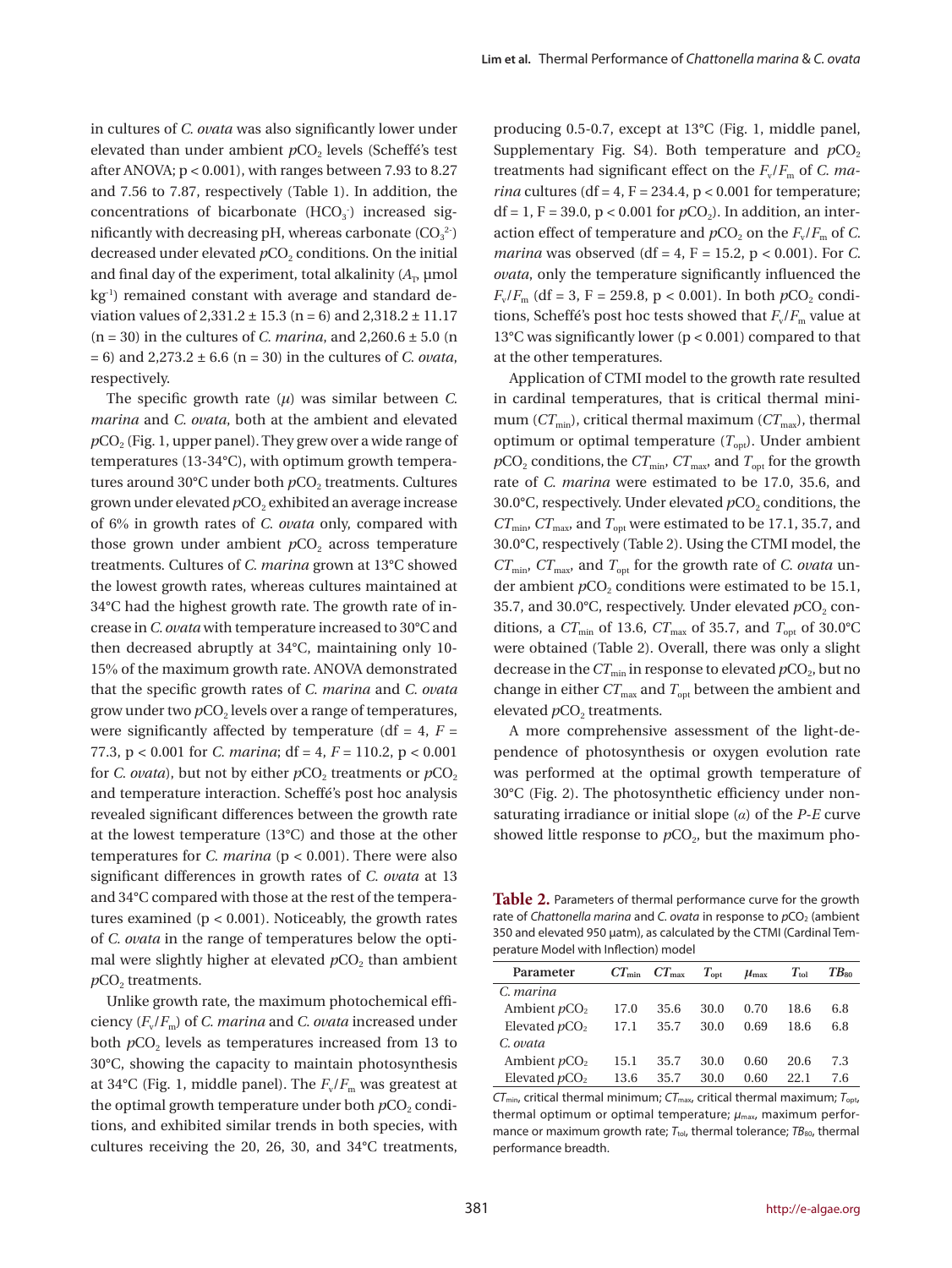

**Fig. 2.** Effect of elevated  $pCO_2$  on gross photosynthesis or oxygen evolution rates of *Chattonella marina* and *C. ovata* in response to photosynthetic photon flux density at optimal growth temperature (30°C). Vertical bars indicate the mean  $\pm$  standard error (n = 3) for ambient (open circles) and elevated (filled circles)  $pCO<sub>2</sub>$  levels. Lines represent the best fit of the data to the photoinhibition model of Platt et al. (1980).



**Fig. 3.** Specific growth rate (*μ* d-1) of *Chattonella marina* and *C. ovata* at optimal growth temperature (30°C). Vertical bars indicate the mean  $\pm$  standard error (n = 3) for ambient (open column) and elevated (filled column)  $pCO<sub>2</sub>$  levels. None of the differences were statistically significant by two-way ANOVA (p > 0.001).

tosynthetic rate  $(P_{\text{max}})$  increased by 78% from 0.106 µmol  $O_2$  cell<sup>-1</sup> h<sup>-1</sup> at ambient conditions to 0.189 µmol  $O_2$  cell<sup>-1</sup> h<sup>-1</sup> at elevated *pCO*<sub>2</sub> levels for *C. marina*. A corresponding increase by 125%, from 0.039 to 0.088 µmol  $O_2$  cell<sup>-1</sup> h-1, was seen in *C. ovata*. The photosynthetic photon flux density at which the highest photosynthetic rate  $(E_k)$  occurred also increased with *p*CO<sub>2</sub> levels from 96 μmol photons m<sup>-2</sup> s<sup>-1</sup> at ambient  $pCO_2$  to 171 µmol photons m<sup>-2</sup> s<sup>-1</sup> at the elevated  $pCO<sub>2</sub>$  for *C. marina*. The light-saturation parameter  $(E_k)$  for *C. ovata* showed a similar response to  $pCO<sub>2</sub>$ , but was much lower than that of *C. marina*.

All measured growth rates at the optimal growth temperature (30 $^{\circ}$ C) were generally similar between the CO<sub>2</sub> treatments (Fig. 3). Analysis of the growth rate as a function of  $pCO<sub>2</sub>$  indicated that it was not changed by increasing CO<sub>2</sub>, and only a small difference was found between the two species (Fig. 3). For *C. marina*, the mean growth rates at ambient and elevated  $pCO<sub>2</sub>$  were  $0.44 \pm 0.03$  and  $0.47 \pm 0.03$ , respectively, while the comparable values for *C. ovata* were 0.38 ± 0.05 and 0.48 ± 0.04, respectively. The two species did not differ significantly in response of specific growth rate to  $pCO_2$  (df = 1, F = 0.351, p = 0.578). The growth rates of both species exposed to elevated  $pCO<sub>2</sub>$ were slightly greater than those exposed to ambient conditions, but the difference was not significant (df =  $1, F =$ 2.379, p = 0.133). In addition, the interaction between the  $CO<sub>2</sub>$  concentration and the species was not statistically significant (df = 1, F = 0.871, p = 0.358).

Our key findings for *Chattonella* were as follows: (1) the maximum performance or maximum growth rate (*μ*max) was slightly higher in *C. marina* than in *C. ovata*; (2) thermal tolerance  $(T_{\text{tol}})$  and thermal performance breadth (*TB*<sub>80</sub>) were slightly greater in *C. ovata* than in *C. marina*; (3)  $CO_2$  affected the  $T_{tol}$  and  $TB_{80}$  in *C. ovata* but not in *C. marina*; (4) at the optimal temperature  $(T_{\text{out}})$ ,  $CO<sub>2</sub>$  affected the maximum photosynthetic rate ( $P<sub>max</sub>$ ), but there was no effect of  $CO<sub>2</sub>$  on the specific growth rate (*μ*) in both species.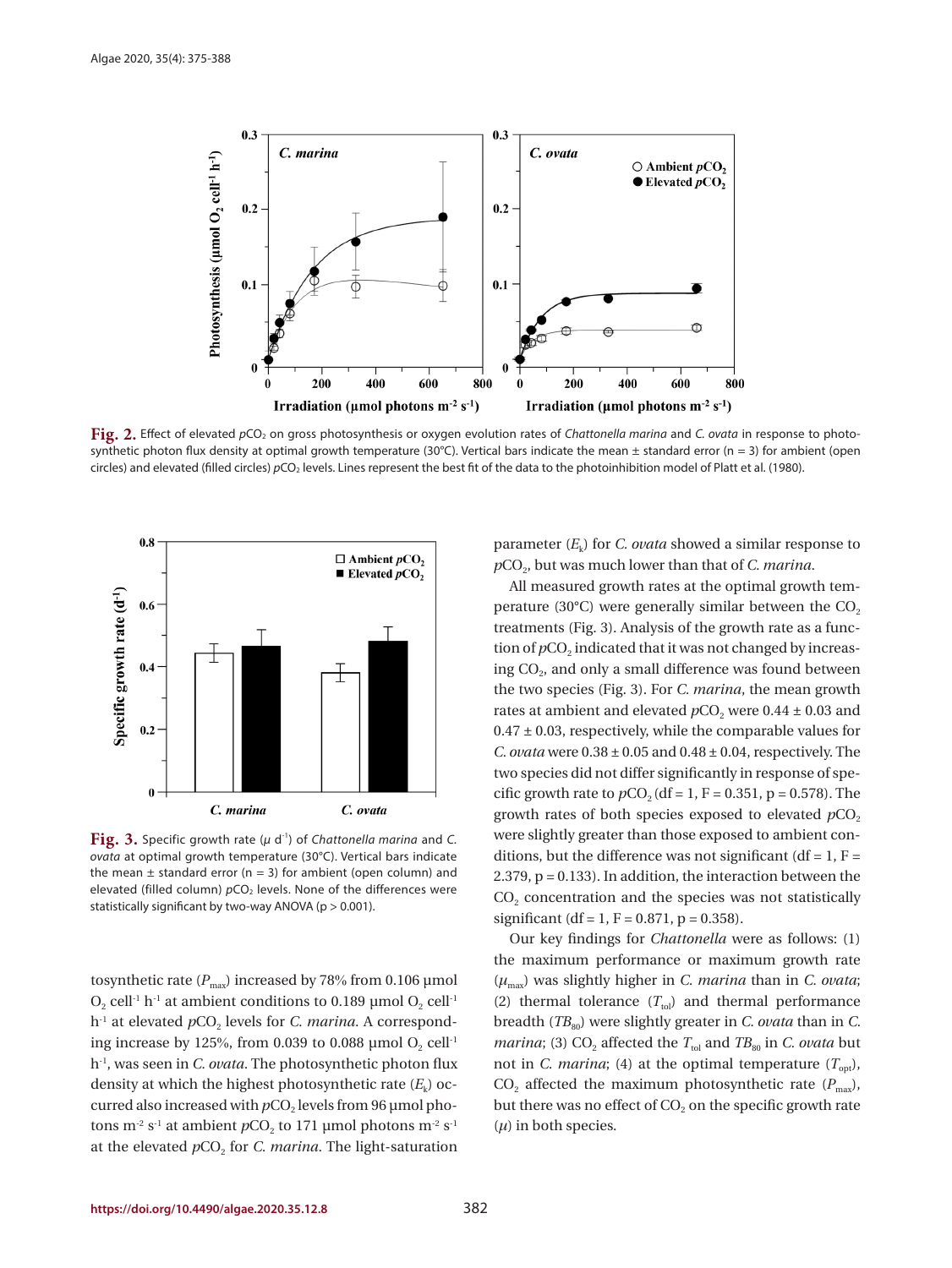*Chattonella marina* var. *ovata* strains from Korea rarely grew at 10°C, and slightly at 15°C, with growth increasing to a maximum of 0.62 d-1 at 30°C (Noh 2009). *C. marina* var. *marina* showed a pattern similar to that of *C. marina* var. *ovata*, although its peak growth rate was 0.64 d<sup>-1</sup> at 25°C (Noh 2009). In Korean waters, *Chattonella* species were identified when the water temperature was 14.5- 30.5°C, and the water temperature during *Chattonella* red tides was 23.1-30.5°C (Jeong et al. 2013). These species were also found at 10-33°C in the waters of other countries and formed red tides at 24.0-31.0°C (see Jeong et al. 2013, table 4). Therefore, *Chattonella* occurrence and bloom dynamics are likely to respond similarly to water temperature in Korean waters as in the waters of other countries.

To better predict how species respond to changes in temperature, it is necessary to depict the shape of TPC (Kontopoulos et al. 2020). TPCs describe an organism's eco-physiological trait according to temperature, which generally has a concave unimodal shape. The shape of TPC is similar across taxa, and much of the variation can be attributed to several factors, including genetics, seasonal, latitudinal, or acclimation capacity (Kingsolver 2009, Clusella-Trullas et al. 2011, Boyd et al. 2013, Bernhardt et al. 2018). In our results, all TPCs were non-symmetrical around the optimal temperature (30°C), exhibiting negative skewness. The curves exhibited a sudden sharp decline in growth rate accompanying small changes in temperature closer to the upper tolerance limit, and a smaller change in growth rate with changes in temperature near the lower limit (Fig. 1, upper panel). This indicates that when acclimated to  $T_{\text{out}}$ , fitness-related traits (i.e., photosynthesis and growth) are more significantly reduced by warming than cooling. Other research has suggested that OA has great potential to increase phytoplankton growth rates in regions of the ocean where temperature is equal to or less than the  $T_{opt}$  (Boatman et al. 2017). Considering the SST anomaly from KNIFS (Korean National Institute of Fisheries Science) and the  $T_{\text{opt}}$ of 30°C estimated for two *Chattonella* species in the present results, future warming is likely and will contribute to further intense, more frequent, and longer *Chattonella* red tides in Korean waters.

In a previous study, laboratory experiments and meta-analyses were conducted using TPCs to understand the differences in functional traits and physiological responses to temperature between phytoplankton species and between strains (Boyd et al. 2013). The CTMI model

is derived from the prediction of a specific growth rate as a function of temperature in species or strains on the basis of empirical knowledge of cardinal temperatures and best visual fit, with respect to the available data (Rosso et al. 1995). In this study, the cardinal temperature parameters were calculated using the CTMI model for each *Chattonella* species and CO<sub>2</sub> treatment to describe the growth rate change, including the biological significance obtained at different temperatures (Fig. 1, upper panel). Two other essential parameters derived from TPCs are thermal tolerance ( $T_{\text{tol}} = CT_{\text{max}} - CT_{\text{min}}$ ) and thermal performance breadth  $(TB_{80})$ .  $TB_{80}$  is the range of water temperatures over which the performance is greater than a given proportion (80%) of  $\mu_{\text{max}}$  (e.g.,  $TB_{80} = 80\%$  of  $\mu_{\text{max}}$ ) (Angilletta 2006). Because cultures are likely to continue to be active at temperatures beyond  $T_{\text{opt}}$ ,  $TB_{80}$  represents the temperature range where cultures exhibit ≥80% of their maximal growth rate or performance, providing a conservative optimal performance range beyond which cultures begin to lose the ability to grow. Cardinal temperatures by  $CO<sub>2</sub>$  interactions have been observed for only *C. ovata*, and there are slight increases in  $T_{tol}$  and  $TB<sub>80</sub>$  to elevated CO<sub>2</sub> without increasing growth rate (Table 2). Temperatures above  $TB_{80}$  result in steep decreases in performance until cultures become non-active, corresponding with the  $CT<sub>max</sub>$ . The maximum temperature limit for growth or  $CT_{\text{max}}$  was similar between the two species and the two CO<sub>2</sub> treatments. How future increases in surface temperature will influence the distribution will depend on the capacity for *Chattonella* species to adapt by increasing its  $CT_{\text{max}}$  or upper thermal tolerance limit. Interestingly, we found that *C. marina* and *C. ovata* have 5°C higher  $CT_{\text{max}}$  values than that did *C. marina* or *C. Antiqua* (Noh 2009, Imai and Yamaguchi 2012). There were no differences in  $CT_{\text{max}}$  and  $T_{\text{opt}}$  between species or  $CO<sub>2</sub>$  treatments, with values of 35.7 and 30.0°C, respectively (Table 2). However,  $T_{\text{tol}}$  and  $TB_{80}$  depend on species and CO<sub>2</sub> treatments in *C. ovata*; specifically, the effect of the CO<sub>2</sub> on growth of *C. ovata* was more pronounced at suboptimal than supraoptimal temperatures. Although no change in the  $CT_{min}$  of 17°C for *C. marina*, the  $CT_{min}$  for *C. ovata* growth was affected by CO<sub>2</sub> and dropped from 15.1°C at ambient to 13.6°C at elevated  $CO<sub>2</sub>$ . The drop in  $CT_{\text{min}}$  with  $CO_2$  enrichment may even be underestimated, as it represents the temperature at which the growth rate exhibits ≤5% of the maximum performance. The thermal tolerance or niche showed a relatively wide temperature range from 17.0-35.7°C in *C. marina* and 13.6-35.7°C in *C. ovata*, is a key factor that sets the limits of their geographic distribution. Therefore, the parameters of TPC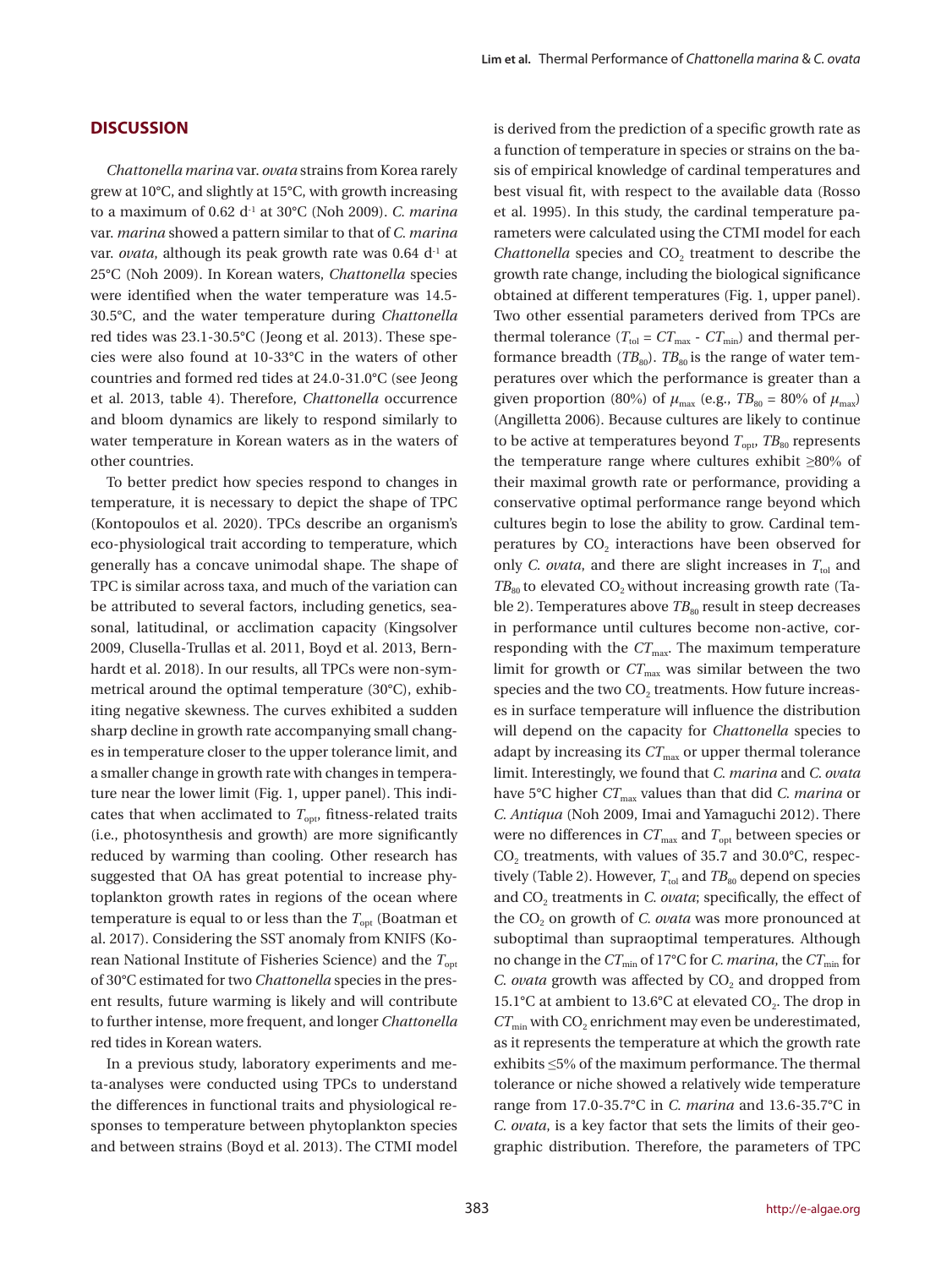for growth rate extracted from each species-specific fit are necessary to better predict the impact of future climate change on large-scale biogeographic patterns in marine systems (Bestion et al. 2018, Kontopoulos et al. 2020).

Under light-saturated conditions, the maximum photochemical efficiency  $(F_v/F_m)$  peaked near  $T_{\text{out}}$  and remained high at temperatures above  $T_{\text{opt}}$ , indicating that PSII was not damaged by high temperatures, irrespective of  $pCO<sub>2</sub>$ . The target sites of elevated temperatureinduced or thermal damage in plants are the oxygenevolving complex with the associated cofactors in PSII, the carboxylation activity of ribulose bisphosphate carboxylase-oxygenase (Rubisco), and the ATP generating system (Allakhverdiev et al. 2008). The photosynthetic rate of algae is limited by the activity of Rubisco, which in turn is influenced by various environmental factors, including light, temperature, nutrients, and DIC. Inorganic carbon acquisition strategies are likely to vary among species, due to differences in the operation of their carbon concentrating mechanisms (CCMs), which maintain elevated CO<sub>2</sub> concentrations in the vicinity of Rubsco to ensure effective carboxylation and, consequently, efficient carbon fixation (Thoms et al. 2001, Giordano et al. 2005). The current  $CO<sub>2</sub>$  concentrations are insufficient to saturate Rubisco carboxylation activity through passive  $CO<sub>2</sub>$  diffusion into the cell in eukaryotic algae (Tortell et al. 2000, Beardall et al. 2009). Under such carbon-limited conditions, marine algae that utilize  $HCO<sub>3</sub>$ , or rely on active  $CO<sub>2</sub>$  uptake, could benefit from higher  $pCO<sub>2</sub>$  by downregulating their CCMs, as such CCMs have high energy demands (Rost et al. 2008, Beardall et al. 2009, Eberlein et al. 2016, Van de Waal et al. 2019). Consequently, an increase in DIC availability in the water will result in a rise in photosynthetic rate and subsequent growth, in part because high  $CO<sub>2</sub>$  concentrations inhibit the oxygenase reaction of Rubisco and reduce the loss of  $CO<sub>2</sub>$ through photorespiration.

While the DIC was significantly higher in elevated  $pCO<sub>2</sub>$  relative to the ambient  $pCO<sub>2</sub>$  treatments, the carbonate chemistry in both species cultures significantly differed between the ambient and elevated  $pCO<sub>2</sub>$  conditions (Table 1). Specifically, the pH decreased by 0.24- 0.45 units relative to the ambient  $pH$  when the  $pCO<sub>2</sub>$  level was elevated by appropriate injection of  $CO<sub>2</sub>$ -saturated seawater. As a consequence, the process made it possible to maintain carbonate chemistry throughout the entire experimental period. There are changes in carbonate system speciation; increasing  $pCO<sub>2</sub>$  (which is equivalent to increasing DIC at constant  $A_T$ ) leads to an increase in

 $H^*$  (decreasing pH) and bicarbonate (HCO<sub>3</sub>) concentrations and decreasing carbonate  $(CO_3^2)$  concentrations (Table 1). There are two basic experimental approaches to adjust seawater  $CO<sub>2</sub>$ ; either changing total alkalinity  $(A_T)$  at constant DIC by NaOH and / or HCl addition or changing DIC at constant  $A_T$  (e.g., aeration with air at target  $pCO<sub>2</sub>$ , injection of  $CO<sub>2</sub>$ -saturated seawater, combined NaHCO<sub>3</sub> / Na<sub>2</sub>CO<sub>3</sub> and HCl additions) (Gattuso et al. 2010). Experimentally, DIC or  $A_T$  can be manipulated in different ways, depending on whether the initial seawater values are lower or higher than intended. While  $A_T$  can be manipulated by adding strong acids or bases such as HCl or NaOH, various methods exist to increase or decrease  $pCO<sub>2</sub>$  or DIC. In this study, the target  $pCO<sub>2</sub>$  or DIC can be adjusted by injection of certain amounts of  $CO<sub>2</sub>$ -saturated seawater, which can easily be prepared by aeration with pure  $CO<sub>2</sub>$  gas. Naturally occurring anthropogenic CO<sub>2</sub> intrusion of the surface ocean increases seawater  $pCO_2$  and DIC without changing  $A_T$ . Again,  $A_T$  is not influenced by  $CO<sub>2</sub>$  uptake and remains constant (Schulz et al. 2009). Furthermore, the unarmored and fragile cell nature of *Chattonella* are sensitive to the physical stresses, and the gas bubbles produced by aeration with air at the target  $pCO<sub>2</sub>$  seem to be the cause of cell damage or breakage.

Despite different growth responses in different HAB species to high  $CO<sub>2</sub>$ , a number of HABs have generally been shown to experience increased growth rates under elevated  $CO<sub>2</sub>$  concentrations; however, some other studies showed no increase in growth rate with  $pCO<sub>2</sub>$  above the present air-equilibrium concentration. Even different isolates within a given species may have opposite responses to high and low  $CO<sub>2</sub>$  for eukaryotic species (see Raven et al. 2020). It seems that different HABs differ in their capacity and strategy to adjust metabolism to high  $CO<sub>2</sub>$  conditions. Furthermore, almost nothing is known about the effects of  $CO<sub>2</sub>$  enrichment on photosynthesis and growth of the Raphidophycean flagellate *Chattonella*. In this study, the photosynthesis-irradiance (*P*-*E*) curves indicated that the maximum photosynthetic rate  $(P_{\text{max}})$  and light-saturation parameter  $(E_k)$  were significantly higher under elevated  $CO<sub>2</sub>$  than under ambient CO<sub>2</sub> conditions in both species (Fig. 2). The  $P_{\text{max}}$  increased by about 78% for *C. marina* and 125% for *C. ovata*, as  $pCO<sub>2</sub>$  increased from 350 to 950  $\mu$ atm. However, there were no significant differences in growth rates between  $pCO<sub>2</sub>$  levels or between species, although growth of both species seem to be higher under elevated  $pCO<sub>2</sub>$  than under ambient  $pCO<sub>2</sub>$  conditions (Fig. 3). These results appear to indicate that the cell growth and accumulation of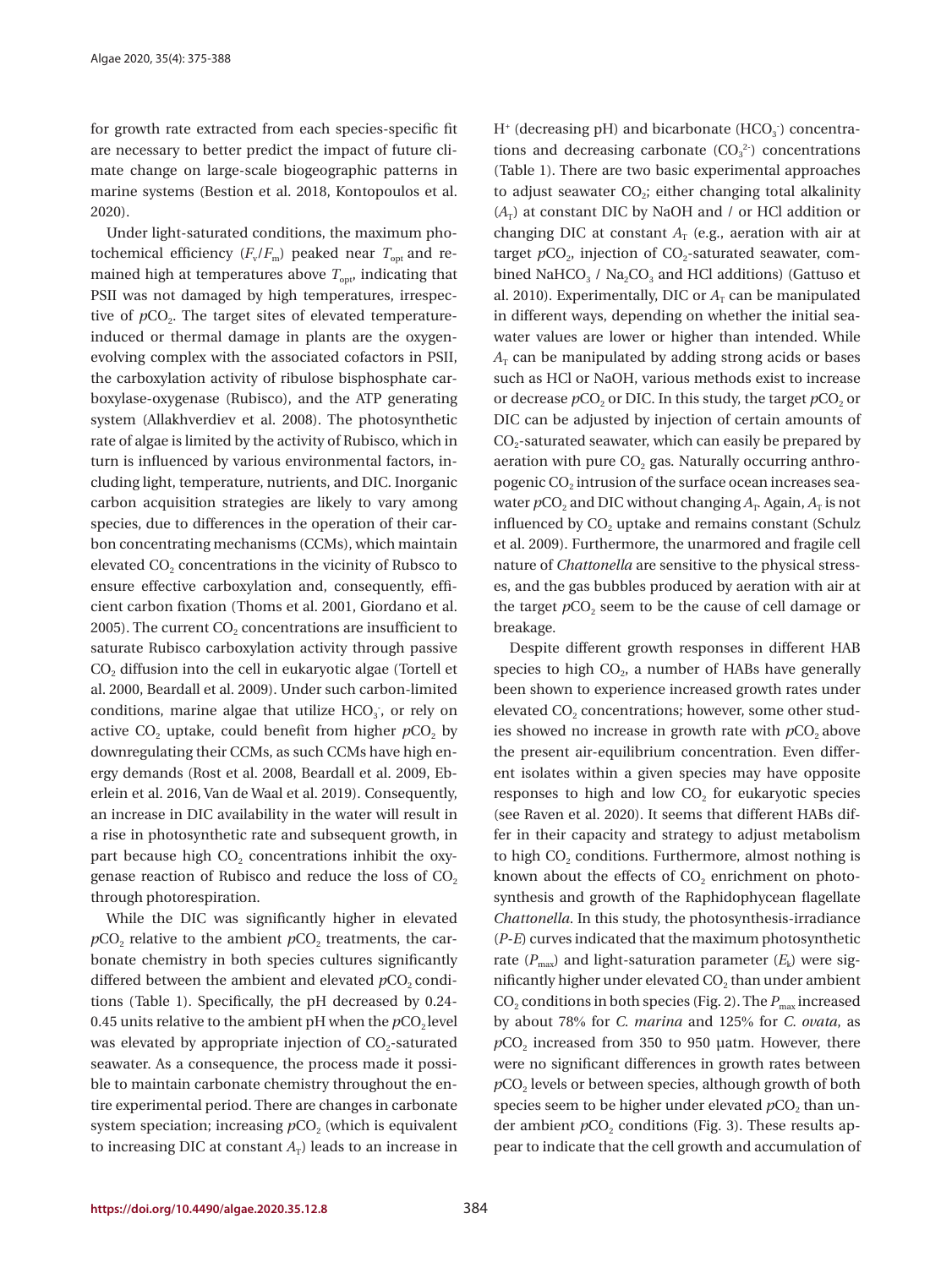*Chattonella* are not affected by CO<sub>2</sub> enrichment, despite the increase in oxygen evolution rate being associated with high intercellular  $CO<sub>2</sub>$  concentrations. Why does the maximum photosynthetic rate  $(P_{\text{max}})$  not result in increased growth of *Chattonella* under elevated CO<sub>2</sub> levels? The mechanisms responsible for this discrepancy are not clear but may be related to the activation of CCM, which facilitate active transport of  $CO_2$  and / or  $HCO_3$  into the cytoplasm and chloroplast. With regard to the occurrence of a mechanism for energized transport of inorganic carbon, a number of CCM genes have been identified from de novo assembled transcriptomes in marine raphidophyte algae (Hennon et al. 2019). However, an essential feature of CCMs has yet to be confirmed with further experimental evidence of physiological mechanisms (Hennon and Dyhrman 2020, Raven et al. 2020). Some CCA genes, such as beta-carbonic anhydrases and a bicarbonate transporter, were significantly altered by both elevated CO<sub>2</sub> and growth rate, which is considered to be a response to down-regulation of CCM genes (Hennon et al. 2019). This suggests that raphidophytes may have the genetic capacity to use bicarbonate through its own CCM.

#### **ACKNOWLEDGEMENTS**

We would like to thank Professor Hae Jin Jeong for kindly offering *Chattonella ovata* strain and the Culture Collection of KIOST for providing *Chattonella marina* strain. This research was supported by a National Research Foundation (NRF) grant funded by the Korean government (MSIT) (NRF-2016R1A6A1A03012647, NRF-2020R1A2C3005053) to K.Y.K.

#### **SUPPLEMENTARY MATERIALS**

**Supplementary Fig. S1.** Continuous monitoring of temperatures for each temperature-controlled aquarium up to 10 d under ambient (A & B) and elevated  $pCO<sub>2</sub>$  (D & E) conditions for *Chattonella marina* and *C. ovata*, and an additional experiment for the growth rate of *C. marina* and *C. ovata* at the optimal growth temperature of 30°C under ambient and elevated  $pCO<sub>2</sub>$  (C & F) condition (https://e-algae.org).

**Supplementary Fig. S2.** Growth curves of *Chattonella marina* over time. Each point represents mean ± standard deviation ( $n = 3$ ) for ambient ( $\bullet$ ) or elevated  $pCO<sub>2</sub>$ (▲) treatments in combination with 13, 20, 26, 30, or 34°C (https://e-algae.org).

**Supplementary Fig. S3.** Growth curves of *Chattonella ovata* over time. Each point represents mean ± standard deviation (n = 3) for ambient ( $\bullet$ ) or elevated  $pCO<sub>2</sub>(\triangle)$ treatments in combination with 13, 20, 26, 30, or 34°C (https://e-algae.org).

**Supplementary Fig. S4.** Maximum efficiency of photosystem II (PSII) photochemistry  $(F_v/F_m)$  of cultures at ambient (A & B) and elevated  $pCO$ , (C & D) levels for *Chattonella marina* and *C. ovata* at five temperatures (13, 20, 26, 30, 34°C) during the experiment. Error bars represent mean ± standard deviation (n = 3) (https://e-algae.org).

#### **REFERENCES**

- Allakhverdiev, S. I., Kreslavski, V. D., Klimov, V. V., Los, D. A., Carpentier, R. & Mohanty, P. 2008. Heat stress: an overview of molecular responses in photosynthesis. Photosynth. Res. 98:541-550.
- Angilletta, M. J. Jr. 2006. Estimating and comparing thermal performance curves. J. Therm. Biol. 31:541-545.
- Beardall, J., Stojkovic, S. & Larsen, S. 2009. Living in a high CO<sub>2</sub> world: impacts of global climate change on marine phytoplankton. Plant Ecol. Divers. 2:191-205.
- Bernhardt, J. R., Sunday, J. M., Thompson, P. L. & O'Connor, M. I. 2018. Nonlinear averaging of thermal experience predicts population growth rates in a thermally variable environment. Proc. R. Soc. B 285:20181076.
- Bestion, E., Schaum, C. E. & Yvon‐Durocher, G. 2018. Nutrient limitation constrains thermal tolerance in freshwater phytoplankton. Limnol. Oceanogr. Lett. 3:436-443.
- Boatman, T. G., Lawson, T. & Geider, R. J. 2017. A key marine diazotroph in a changing ocean: the interacting effects of temperature,  $CO<sub>2</sub>$  and light on the growth of *Trichodesmium erythraeum* IMS101. PLoS ONE 12:e0168796.
- Boyd, P. W., Rynearson, T. A., Armstrong, E. A., Fu, F., Hayashi, K., Hu, Z., Hutchins, D. A., Kudela, R. M., Litchman, E., Mulholland, M. R., Passow, U., Strzepek, R. F., Whittaker, K. A., Yu, E. & Thomas, M. K. 2013. Marine phytoplankton temperature versus growth responses from polar to tropical waters: outcome of a scientific communitywide study. PLoS ONE 8:e63091.
- Brandenburg, K. M., Velthuis, M. & Van de Waal, D. B. 2019. Meta‐analysis reveals enhanced growth of marine harmful algae from temperate regions with warming and elevated CO<sub>2</sub> levels. Glob. Chang. Biol. 25:2607-2618.
- Clusella-Trullas, S., Blackburn, T. M. & Chown, S. L. 2011. Climatic predictors of temperature performance curve parameters in ectotherms imply complex responses to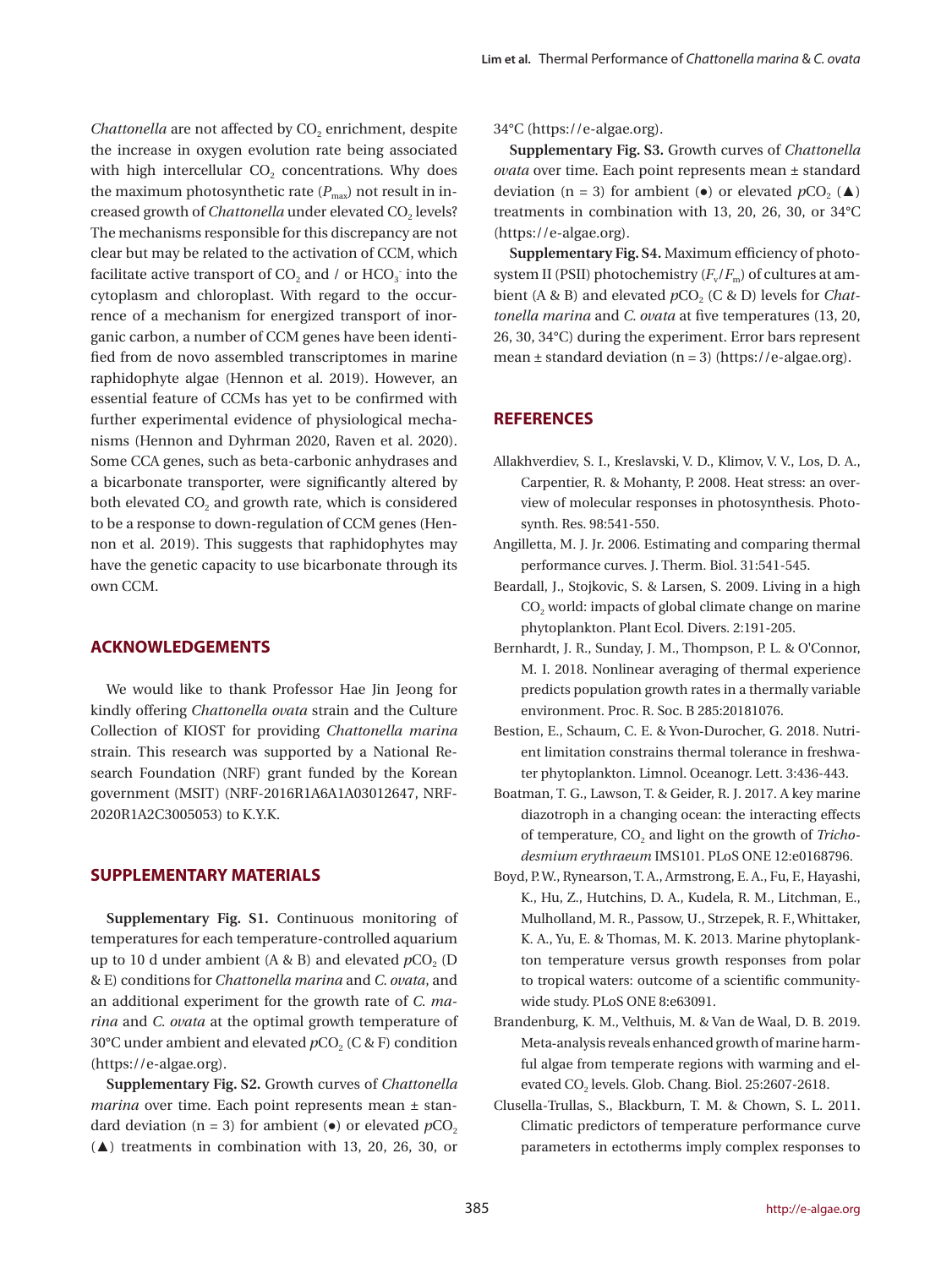climate change. Am. Nat. 177:738-751.

- Core Writing Team, Pachauri, R. K. & Meyer, L. 2014. *Climate Change 2014: Synthesis Report. Contribution of Working Groups I, II and III to the Fifth Assessment Report of the Intergovernmental Panel on Climate Change*. IPCC, Geneva, 151 pp.
- Coyne, K. J., Handy, S. M., Demir, E., Whereat, E. B., Hutchins, D. A., Portune, K. J., Doblin, M. A. & Cary, S. C. 2005. Improved quantitative real-time PCR assays for enumeration of harmful algal species in field samples using an exogenous DNA reference standard. Limnol. Oceanogr. Methods 3:381-391.
- Daufresne, M., Lengfellner, K. & Sommer, U. 2009. Global warming benefits the small in aquatic ecosystems. Proc. Natl. Acad. Sci. U. S. A. 106:12788-12793.
- Demura, M., Noël, M. -H., Kasai, F., Watanabe, M. M. & Kawachi, M. 2009. Taxonomic revision of *Chattonella antiqua*, *C. marina* and *C. ovata* (Raphidophyceae) based on their morphological characteristics and genetic diversity. Phycologia 48:518-535.
- Dickson, A. G. 1993. The measurement of sea water pH. Mar. Chem. 44:131-142.
- Eberlein, T., Van de Waal, D. B., Brandenburg, K. M., John, U., Voss, M., Achterberg, E. P. & Rost, B. 2016. Interactive effects of ocean acidification and nitrogen limitation on two bloom‐forming dinoflagellate species. Mar. Ecol. Prog. Ser. 543:127-140.
- Flynn, K. J., Clark, D. R., Mitra, A., Fabian, H., Hansen, P. J., Glibert, P. M., Wheeler, G. L., Stoecker, D. K., Blackford, J. C. & Brownlee, C. 2015. Ocean acidification with (de) eutrophication will alter future phytoplankton growth and succession. Proc. R. Soc. B 282:20142604.
- Fu, F. X., Tatters, A. O. & Hutchins, D. A. 2012. Global change and the future of harmful algal blooms in the ocean. Mar. Ecol. Prog. Ser. 470:207-233.
- García-Mendoza, E., Cáceres-Martínez, J., Rivas, D., Fimbres-Martinez, M., Sánchez-Bravo, Y., Vásquez-Yeomans, R. & Medina-Elizalde, J. 2018. Mass mortality of cultivated northern bluefin tuna *Thunnus thynnus orientalis* associated with *Chattonella* species in Baja California, Mexico. Front. Mar. Sci. 5:454.
- Gattuso, J. -P., Gao, K., Lee, K., Rost, B. & Schulz, K. 2010. Approaches and tools to manipulate the carbonate chemistry. *In* Riebesell, U., Fabry, V. J., Hansson, L. & Gattuso, J. -P. (Eds.) *Guide to Best Practices for Ocean Acidification Research and Data Reporting*. Publications Office of the European Union, Luxembourg, pp. 41-52.
- Gattuso, J. -P., Magnan, A., Billé, R., Cheung, W. W. L., Howes, E. L., Joos, F., Allemand, D., Bopp, L., Cooley, S. R., Eakin, C. M., Hoegh-Guldberg, O., Kelly, R. P., Pörtner,

H.-O., Rogers, A. D., Baxter, J. M., Laffoley, D., Osborn, D., Rankovic, A., Rochette, J., Sumaila, U. R., Treyer, S. & Turley, C. 2015. Contrasting futures for ocean and society from different anthropogenic  $CO<sub>2</sub>$  emissions scenarios. Science 349:aac4722.

- Genty, B., Briantais, J. -M. & Baker, N. R. 1989. The relationship between the quantum yield of photosynthesis electron transport and quenching of chlorophyll fluorescence. Biochim. Biophys. Acta Gen. Subj. 990:87-92.
- Giordano, M., Beardall, J. & Raven, J. A. 2005. CO<sub>2</sub> concentrating mechanisms in algae: mechanisms, environmental modulation, and evolution. Annu. Rev. Plant Biol. 56:99-131.
- Hallegraeff, G. M. 2010. Ocean climate change, phytoplankton community responses, and harmful algal blooms: a formidable predictive challenge. J. Phycol. 46:220-235.
- Hazen, E. L., Jorgensen, S., Rykaczewski, R. R., Bograd, S. J., Foley, D. G., Jonsen, I. D., Shaffer, S. A., Dunne, J. P., Costa, D. P., Crowder, L. B. & Block, B. A. 2013. Predicted habitat shifts of Pacific top predators in a changing climate. Nat. Clim. Chang. 3:234-238.
- Hennon, G. M. M. & Dyhrman, S. T. 2020. Progress and promise of omics for predicting the impacts of climate change on harmful algal blooms. Harmful Algae 91:101587.
- Hennon, G. M. M., Williamson, O. M., Limón, M. D. H., Haley, S. T. & Dyhrman, S. T. 2019. Non-linear physiology and gene expression responses of harmful alga *Heterosigma*  akashiwo to rising CO<sub>2</sub>. Protist 170:38-51.
- Imai, I. & Yamaguchi, M. 2012. Life cycle, physiology, ecology and red tide occurrences of the fish-killing raphidophyte *Chattonella*. Harmful Algae 14:46-70.
- Jeong, H. J. 2011. Mixotrophy in red tide algae Raphidophytes. J. Eukaryot. Microbiol. 58:215-222.
- Jeong, H. J., Seong, K. A., Kang, N. S., Yoo, Y. D., Nam, S. W., Park, J. Y., Shin, W., Glibert, P. M. & Johns, D. 2010. Feeding by raphidophytes on the cyanobacterium *Synechococcus* sp. Aquat. Microb. Ecol. 58:181-195.
- Jeong, H. J., Yoo, Y. D., Lim, A. S., Kim, T. -W., Lee, K. & Kang, C. K. 2013. Raphidophyte red tides in Korean waters. Harmful Algae 30(Suppl. 1):S41-S52.
- Jin, P. & Agustí, S. 2018. Fast adaptation of tropical diatoms to increased warming with trade-offs. Sci. Rep. 8:17771.
- Kahn, S., Arakawa, O. & Onoue, Y. 1998. Physiological investigations of a neurotoxin‐producing phytoflagellate, *Chattonella marina* (Raphidophyceae). Aquac. Res. 29:9-17.
- Kibler, S. R., Tester, P. A., Kunkel, K. E., Moore, S. K. & Litaker, R. W. 2015. Effects of ocean warming on growth and distribution of dinoflagellates associated with ciguatera fish poisoning in the Caribbean. Ecol. Modell. 316:194-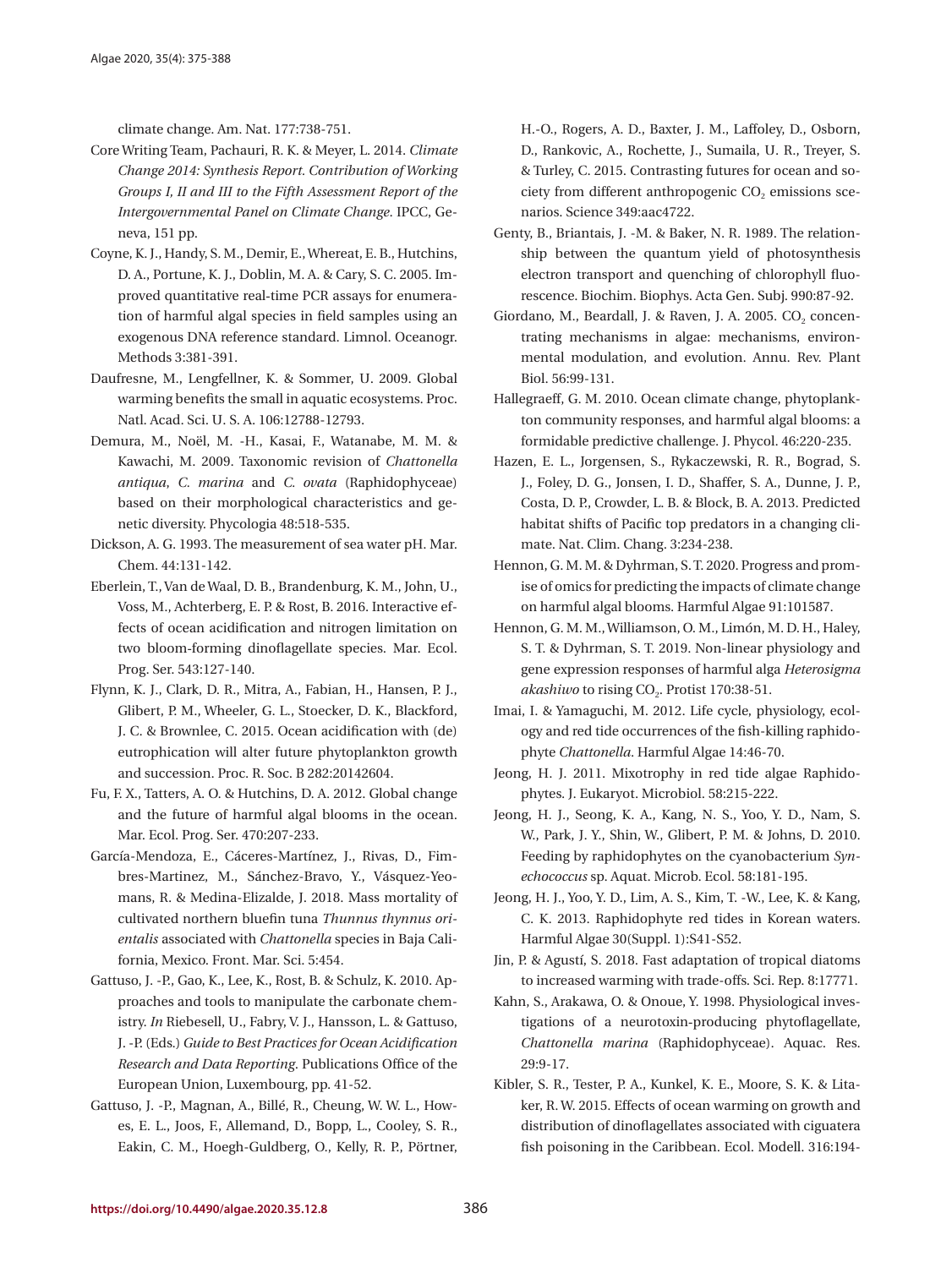210.

- Kim, J. -H., Kang, E. J., Kim, K. & Kim, K. Y. 2018. A continuous-flow and on-site mesocosm for ocean acidification experiments on benthic organisms. Algae 33:359-366.
- Kim, S. Y., Seo, K. S., Lee, C. G. & Lee, Y. 2007. Diurnal modification of a red-tide causing organism, *Chattonella antiqua* (Raphidophyceae) from Korea. Algae 22:95-106.
- Kingsolver, J. G. 2009. The well-temperatured biologist (American Society of Naturalists presidential address). Am. Nat. 174:755-768.
- Kontopoulos, D. -G., Van Sebille, E., Lange, M., Yvon‐Durocher, G., Barraclough, T. G. & Pawar, S. 2020. Phytoplankton thermal responses adapt in the absence of hard thermodynamic constraints. Evolution 74:775-790.
- Kremp, A., Godhe, A., Egardt, J., Dupont, S., Suikkanen, S., Casabianca, S. & Penna, A. 2012. Intraspecific variability in the response of bloom‐forming marine microalgae to changed climate conditions. Ecol. Evol. 2:1195-1207.
- Lewis, E. R. & Wallace, D. W. R. 1998. *Program developed for CO2 system calculations.* Carbon Dioxide Information Center. Oak Ridge National Laboratory, U.S. Department of Energy, Oak Ridge, 38 pp.
- Lewitus, A. J., Brock, L. M., Burke, M. K., De Mattio, K. A. & Wilde, S. B. 2008. Lagoonal stormwater detention ponds as promoters of harmful algal blooms and eutrophication along the South Carolina coast. Harmful Algae 8:60- 65.
- Marshall, J. A. & Hallegraeff, G. M. 1999. Comparative ecophysiology of the harmful alga *Chattonella marina* (Raphidophyceae) from South Australian and Japanese waters. J. Plankton Res. 21:1809-1822.
- Millero, F. J., Zhang, J. -Z., Lee, K. & Campbell, D. M. 1993. Titration alkalinity of seawater. Mar. Chem. 44:153-165.
- Noh, I. H. 2009. Physiological and ecological studies on the harmful algae *Chatttonella* spp. (Raphidophyceae) in the coastal waters of Korea. Ph.D. dissertation, Chonnam National University, Gwangju, Korea, 130 pp.
- Onitsuka, G., Yamaguchi, M., Sakamoto, S., Shikata, T., Nakayama, N., Kitatsuji, S., Itakura, S., Sakurada, K., Ando, H., Yoshimura, N., Mukai, H. & Yamashita, H. 2020. Interannual variations in abundance and distribution of *Chattonella* cysts, and the relationship to population dynamics of vegetative cells in the Yatsushiro Sea, Japan. Harmful Algae 96:101833.
- Platt, T., Gallegos, C. L. & Harrison, W. G. 1980. Photoinhibition of photosynthesis in natural assemblages of marine phytoplankton. J. Mar. Res. 38:687-701.
- Qiu, X., Mukai, K., Shimasaki, Y., Wu, M., Chen, C., Lu, Y., Ichinose, H., Nakashima, T., Kato-Unoki, Y. & Oshima, Y. 2020. Diurnal variations in expression of photosyn-

thesis-related proteins in the harmful Raphidophyceae *Chattonella marina* var. *antiqua*. J. Exp. Mar. Biol. Ecol. 527:151361.

- Raven, J. A. 2017. The possible roles of algae in restricting the increase in atmospheric  $CO<sub>2</sub>$  and global temperature. Eur. J. Phycol. 52:506-522.
- Raven, J. A., Gobler, C. J. & Hansen, P. J. 2020. Dynamic CO<sub>2</sub> and pH levels in coastal, estuarine, and inland waters: theoretical and observed effects on harmful algal blooms. Harmful Algae 91:101594.
- Rosso, L., Lobry, J. R., Bajard, S. & Flandrois, J. P. 1995. Convenient model to describe the combined effects of temperature and pH on microbial growth. Appl. Environ. Microbiol. 61:610-616.
- Rosso, L., Lobry, J. R. & Flandrois, J. P. 1993. An unexpected correlation between cardinal temperatures of microbial growth highlighted by a new model. J. Theor. Biol. 162:447-463.
- Rost, B., Zondervan, I. & Wolf‐Gladrow, D. 2008. Sensitivity of phytoplankton to future changes in ocean carbonate chemistry: current knowledge, contradictions and research directions. Mar. Ecol. Prog. Ser. 373:227-237.
- Satta, C. T., Padedda, B. M., Sechi, N., Pulina, S., Loria, A. & Lugliè, A. 2017. Multiannual *Chattonella subsalsa* Biecheler (Raphidophyceae) blooms in a Mediterranean lagoon (Santa Giusta Lagoon, Sardinia Island, Italy). Harmful algae 67:61-73.
- Schulz, K., Barcelos e Ramos, J., Zeebe, R. E. & Riebesell, U. 2009.  $CO<sub>2</sub>$  perturbation experiments: similarities and differences between dissolved inorganic carbon and total alkalinity manipulations. Biogeosciences 6:2145- 2153.
- Seto, D. S., Karp-Boss, L. & Wells, M. L. 2019. Effects of increasing temperature and acidification on the growth and competitive success of *Alexandrium catenella* from the Gulf of Maine. Harmful Algae 89:101670.
- Shikata, T., Takahashi, F., Nishide, H., Shigenobu, S., Kamei, Y., Sakamoto, S., Yuasa, K., Nishiyama, Y., Yamasaki, Y. & Uchiyama, I. 2019. RNA-seq analysis reveals genes related to photoreception, nutrient uptake, and toxicity in a noxious red-tide raphidophyte *Chattonella antiqua*. Front. Microbiol. 10:1764.
- Singh, S. P. & Singh, P. 2015. Effect of temperature and light on the growth of algae species: a review. Renew. Sustain. Energy Rev. 50:431-444.
- Stacca, D., Satta, C. T., Casabianca, S., Penna, A., Padedda, B. M., Sechi, N. & Lugliè, A. 2016. Identification of *Chattonella* (Raphidophyceae) species in long-term phytoplankton samples from Santa Giusta Lagoon, Italy. Sci. Mar. 80:17-25.